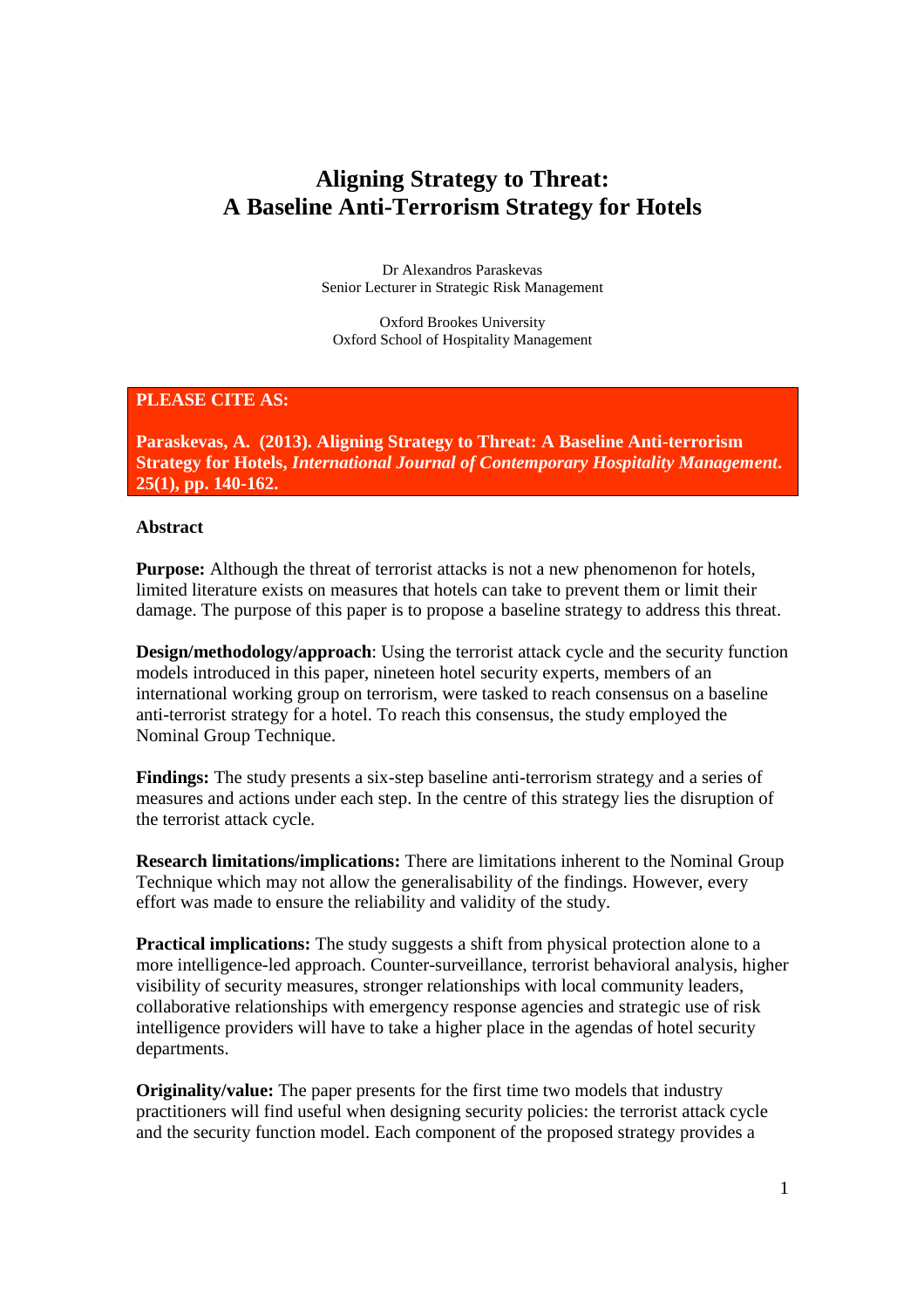starting point for the design of security strategies tailored on the security needs and budget of any hotel property.

**Key words:** Terrorism; Terrorist Attack Cycle; Hotel Security Function; Physical Protection; Counter-surveillance; Intelligence-led Security.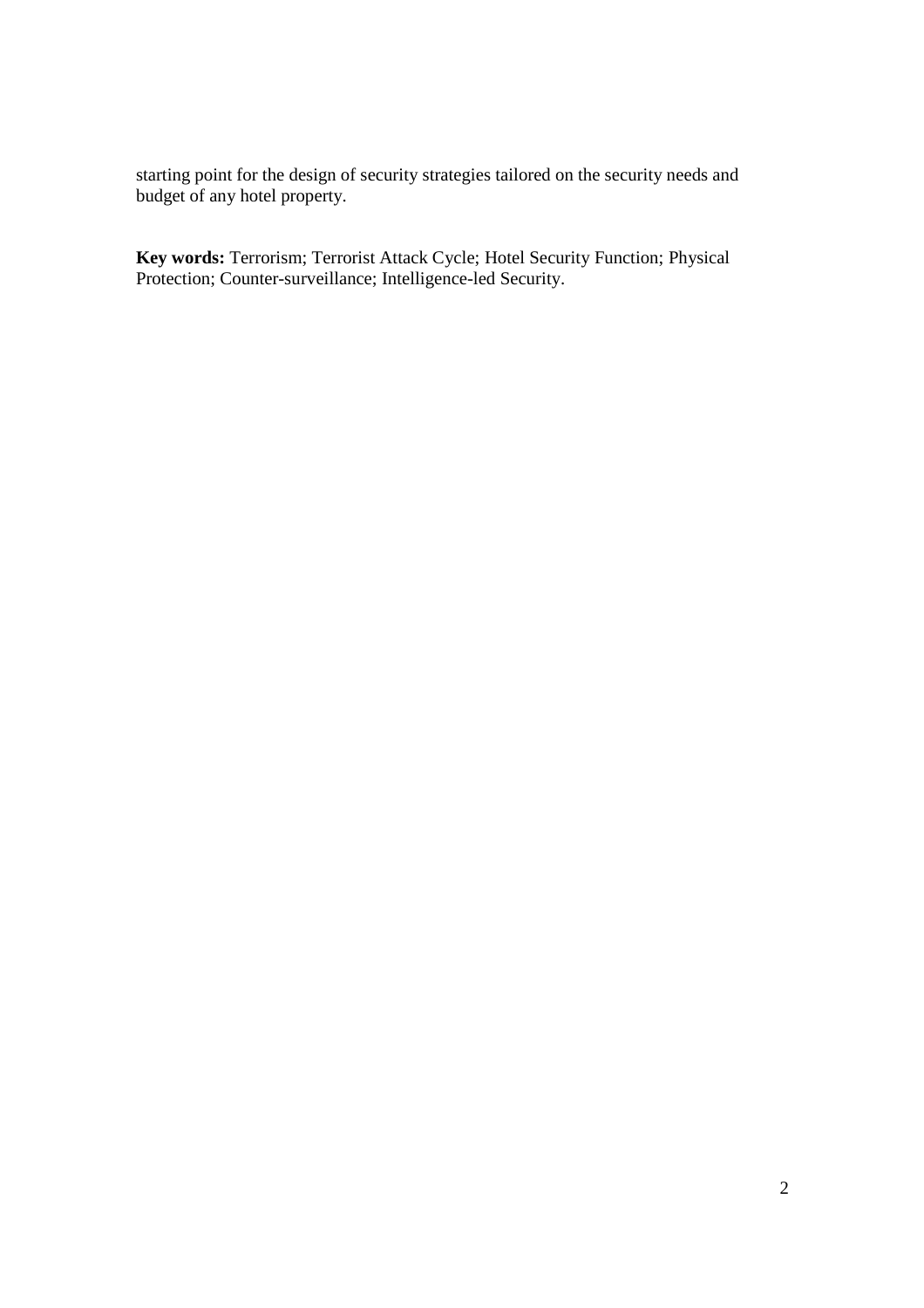# **Aligning Strategy to Threat: A Baseline Anti-Terrorism Strategy for Hotels**

#### **1. Introduction**

In the last decade the hotel industry has witnessed a series of terrorist attacks with vehicle-borne improvised explosive devices (VBIEDs – car bombs, such as in the 2003 JW Marriott bombing in Jakarta, Indonesia or the 2004 attack in Taba Hilton, Sinai peninsula), suicide bombers (e.g., the 2005 triple bombing of the Grand Hyatt, the Radisson SAS and the Days Inn in Amman, Jordan and the double bombing of the JW Marriott and the Ritz Carlton in Jakarta, Indonesia in 2009) and storming assaults (the 2008 Taj and Oberoi hotel attacks in Mumbai, India, the 2011 Intercontinental attack in Kabul, Afghanistan).

In response to such attacks, many hotels introduced both physical and technical measures that control the free flow of people and vehicles to hotel areas (stand-off zones, drop-arm barriers and bollards, metal and explosive vapor detectors, etc). In many cases however (e.g., the 2008 Islamabad Marriott attack in Pakistan and the 2009 double Jakarta bombings) these measures did not manage to provide a high level of protection to hotels. Further 'hardening' of hotels with armed security personnel has not been a deterrent for terrorists as evidenced in attacks such as those on the Serena Hotel in Kabul, Afghanistan (in 2007, 2008 and 2010) or on the Pearl Continental in Peshawar, Pakistan in 2009.

Looking back in history, physical protection measures alone were never able to avert a terrorist attack to a hotel. The very first hotel bombing in history was carried out in 22 July 1946 on the King David Hotel in Jerusalem by the Irgun, a militant Jewish underground organization of the time (Martin, 2009). The hotel was hosting the Headquarters of the British Mandatory authorities of Palestine, the Secretariat of the Government of Palestine and the Headquarters of the British Forces in Palestine and Transjordan and although there are no formal records about the security in place at the time, there is no doubt that such a location would be well protected. The Irgun bomb attack caused the collapse of the hotel's southern wing which housed the Mandate's intelligence records about Irgun, the Hagana, Lehi, and other Jewish paramilitary groups. With a death toll of 91, this hotel attack is considered one of the bloodiest but also most successful (in terms of outcomes for the terrorists) attacks in the history and provided a model for further attacks towards the end of the 20th century (Enders and Sandler, 2006; Martin, 2009). Another example of a hotel targeted in spite of its physical protection measures is the Hotel Europa in Belfast which is characterized as the "world's most bombed hotel" with 33 bombings by the Provisional IRA in the period between 1972 and 1994 (Wylie, 2001). It appears therefore that, regardless of whether they are 'soft' or 'hardened' targets, hotels need to go beyond current practices and take a more strategic approach in their security planning in order to respond more effectively to the threat of terrorism.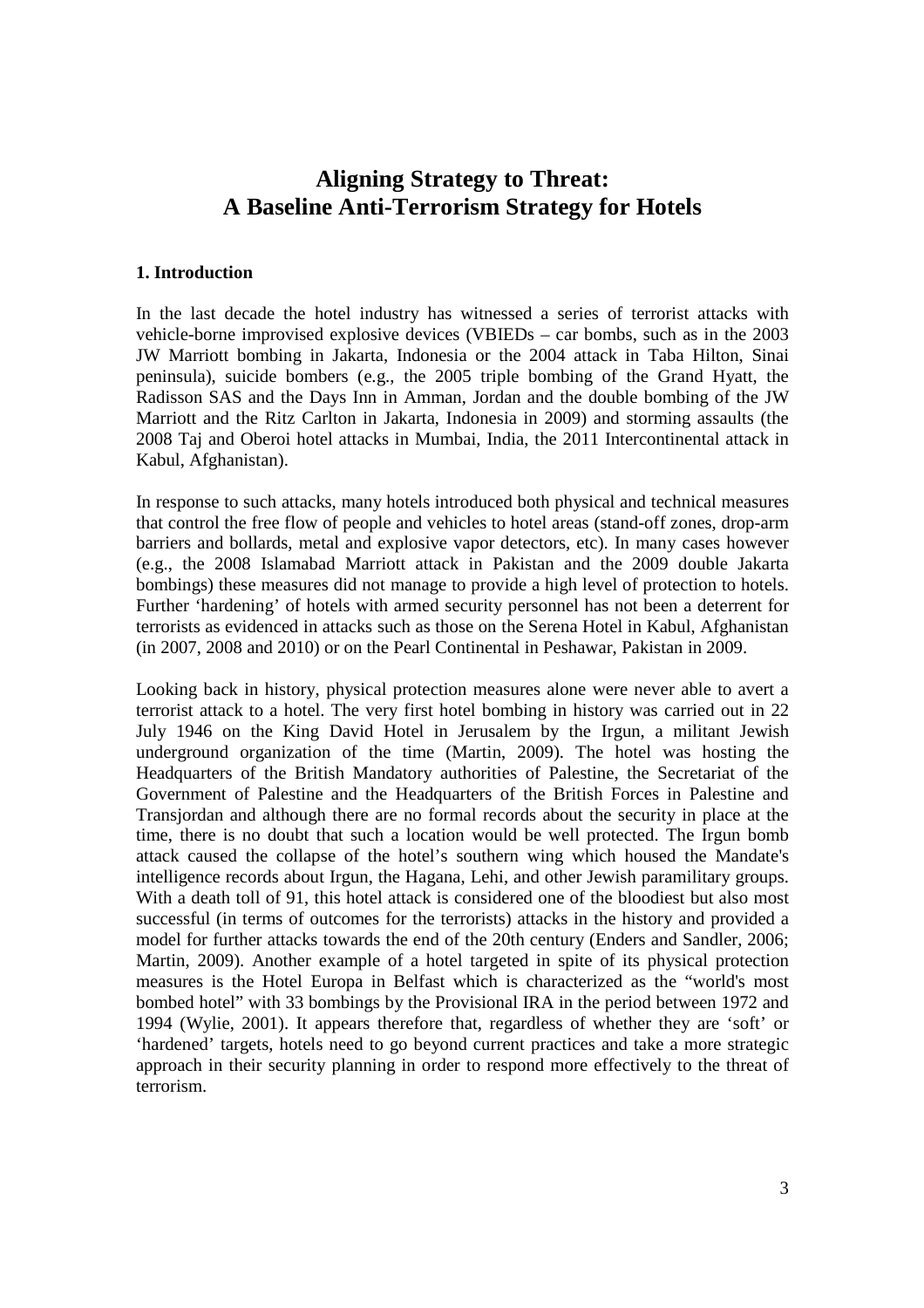The importance of terrorism in hospitality and tourism is reflected in a significant body of literature dedicated to the study of this phenomenon. However, the largest part of this literature either takes a case study approach and analyses the attacks and their impacts (e.g., Araña and León 2008; Drakos and Kutan, 2003; Henderson, 2003; O'Connor *et al.*, 2008; Pizam and Smith, 2000; Sönmez *et al*., 1999; Yechiam *et al*., 2005) or looks at marketing recovery efforts of destinations attacked by terrorists (Beirman, 2002; Blake and Sinclair, 2003; Gurtner, 2007; Israeli and Reichel, 2003; Pratt, 2002; Rittichainuwat and Chakraborty, 2009; Stafford *et al*., 2002).

The research on a strategic approach to address the terrorism threat, however, is quite limited (Paraskevas, 2008; Paraskevas and Arendell, 2007) and this paper aims at narrowing this gap first by drawing from the terrorism literature a model for the 'terrorist attack cycle' (TAC) and from the extant crisis management and generic security literature a model for the security function per se. Then, it uses these models with a group of nineteen hotel security experts and the nominal group technique (NGT) to develop and propose a baseline anti-terrorism strategy for hotels.

# **2. Literature review**

## *2.1. Terrorism and Terrorist Motivations*

There are so many competing (though sometimes partially overlapping) definitions for terrorism (Schmid and Jongman, 1988) that Gearty (1996, p. xi) argued that the phenomenon is "shrouded by terminological confusion". Several scholars have attempted to identify the defining criteria for terrorism (e.g., Gupta, Horgan and Schmid, 2009; Martin, 2009; Ruby 2002) which are broadly agreed to be: premeditated use of illegal and often extraordinary and unconventional force; action triggered by political or other ideological motives; attacks directed towards non-combatants (soft civilian and passive military targets); actors are sub-national groups or clandestine agents; acts aimed at purposefully affecting (creating of a fearful state of mind) an intended audience (much wider than the immediate victims). English (2009, p. 24) offers a comprehensive definition of the term:

Terrorism involves heterogeneous violence used or threatened with a political aim; it can involve a variety of acts, of targets, and of actors; it possesses an important psychological dimension, producing terror or fear among a directly threatened group and also a wider implied audience in the hope of maximizing political communication and achievement; it embodies the exerting and implementing of power, and the attempted redressing of power relations; it represents a subspecies of warfare, and as such it can form part of a wider campaign of violent and non-violent attempts at political leverage.

Hotels are broadly considered as 'soft' targets, i.e., targets that are difficult to protect and easy to penetrate and, by their business, social and symbolic nature, lend themselves as primary means to achieve the terrorists' objectives listed in the definition above. Hennelly (2008) notes that the continuous flow of people in and out of a hotel poses a challenge for its protection from a terrorist attack. Carlisle (2007) comments on how Dihren Barot was not challenged at all in carrying out surveillance and reconnaissance in top London hotels such as the Berkeley, the Savoy, the Hyatt Carlton Tower, the Marble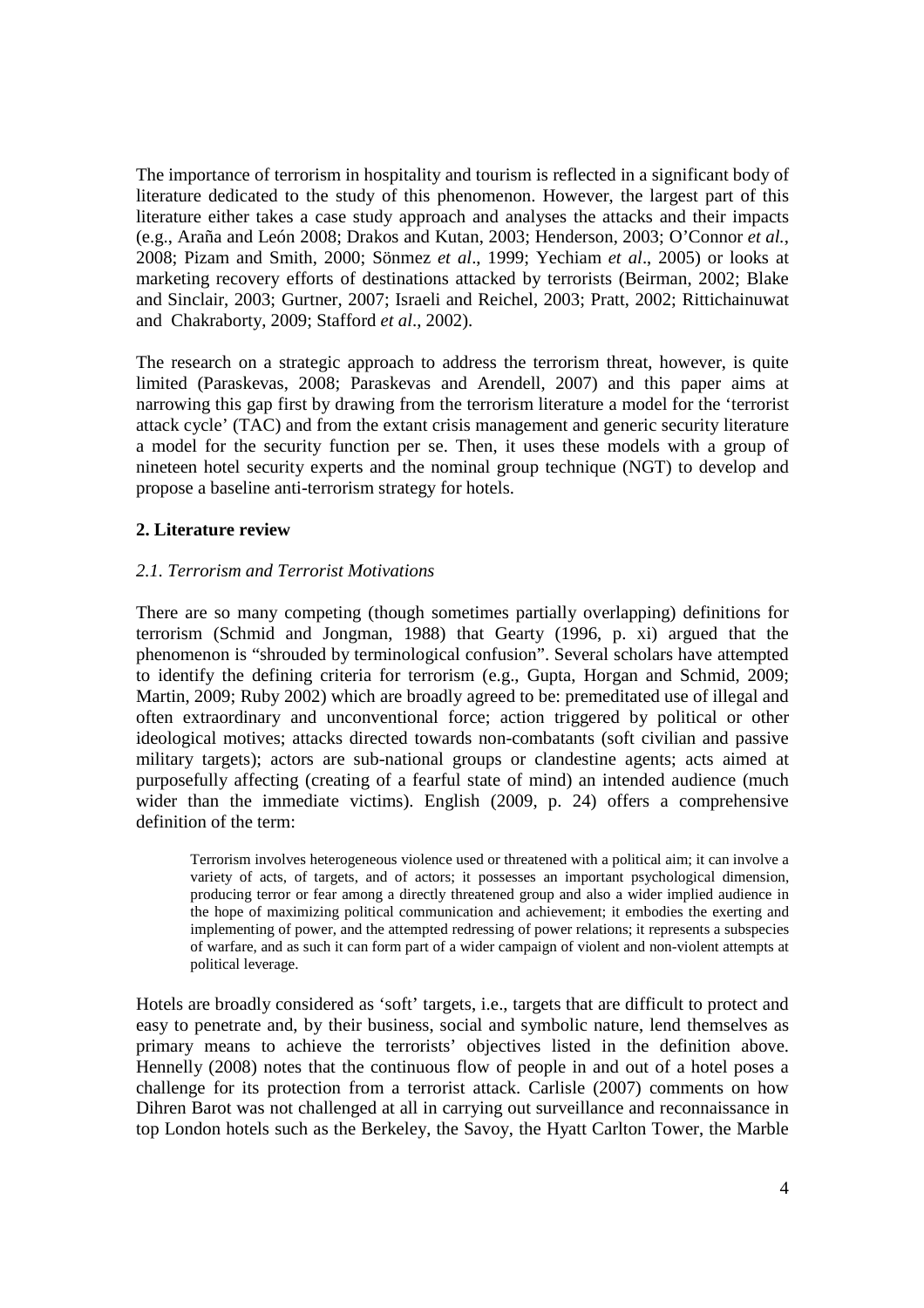Arch Marriott and the Park Lane Intercontinental. Pizam (2010, p. 1) on the other hand, argues that hotels provide the terrorists with an "exceptional opportunity to carry out their heinous acts". He states three main reasons: they are not properly guarded for the fear of alienating the guests; the media will disseminate the terrorists' message worldwide, "loud, clear and fast"; and due to their nature of hosting "foreign devils", they offer a ''legitimate'' justification for the attack. Richter and Waugh (1986) emphasize that the symbolic values of wealth, freedom of choice, independence and everything that is associated with Western consumption and corruption make hotels primary targets for a terrorist group.

Even when attacks seem irrational to the wider public, one needs to remember that terrorists always act as 'rational actors' and political utility maxi misers constantly weighing cost and benefits for each attack (Fussey 2011; McCormick, 2003). Although every terrorist attack has a specific political aim and carries a message, the terrorists carrying the attack may be motivated by their own personal agendas. These may stem from completely different political, religious and psychosocial experiences such as strongly perceived oppression, humiliation or persecution, an extraordinary need for collective vengeance or a drive for expression of intrinsic aggressiveness (Victoroff, 2005). Goertzel (2002) argues that terrorists often rationalize their atrocities on moral ground as they believe that their actions are defensive; they are saving themselves from the great evil and they are compelled to commit their violence. In the 2005 triple hotel bombing in Amman resulting in the death of 57 Muslims, for example, Al Qaeda justified the attack by stating that they had "struck only after becoming confident that these hotels are centers for launching war on Islam and supporting the Crusaders' presence in Iraq and the Arab peninsula and the presence of the Jews on the land of Palestine" (Fox News, 2005).

## *2.2. The Terrorist Attack Cycle*

In accordance with the concepts of 'rational action' (Fussey, 2011; McCormick, 2003) and 'warfare' (English, 2009), all terrorist attacks follow to some extent the same pattern of activities, known as the "terrorist attack cycle". STRATFOR (2005) suggests six distinct stages: target selection, planning, deployment, attack, escape and media exploitation, whereas the U.S. Department of Homeland Security (U.S. DHS, 2009) proposes a similar cycle with seven stages. For the purposes of this study, these cycles were adapted to the one presented in Fig. 1, which consists of eight different stages. It was felt that the proposed distinction of the various stages would further facilitate the identification of terrorists' vulnerabilities in the attack cycle and the development of appropriate interventions in the security function.

*Preliminary selection of alternative targets*. This is the first stage of the attack cycle and normally depends on the terrorist group's objectives (target's symbolic value, target that will create greater media attention or on which the attack will cause the maximum possible damage, etc.) and its operational capabilities.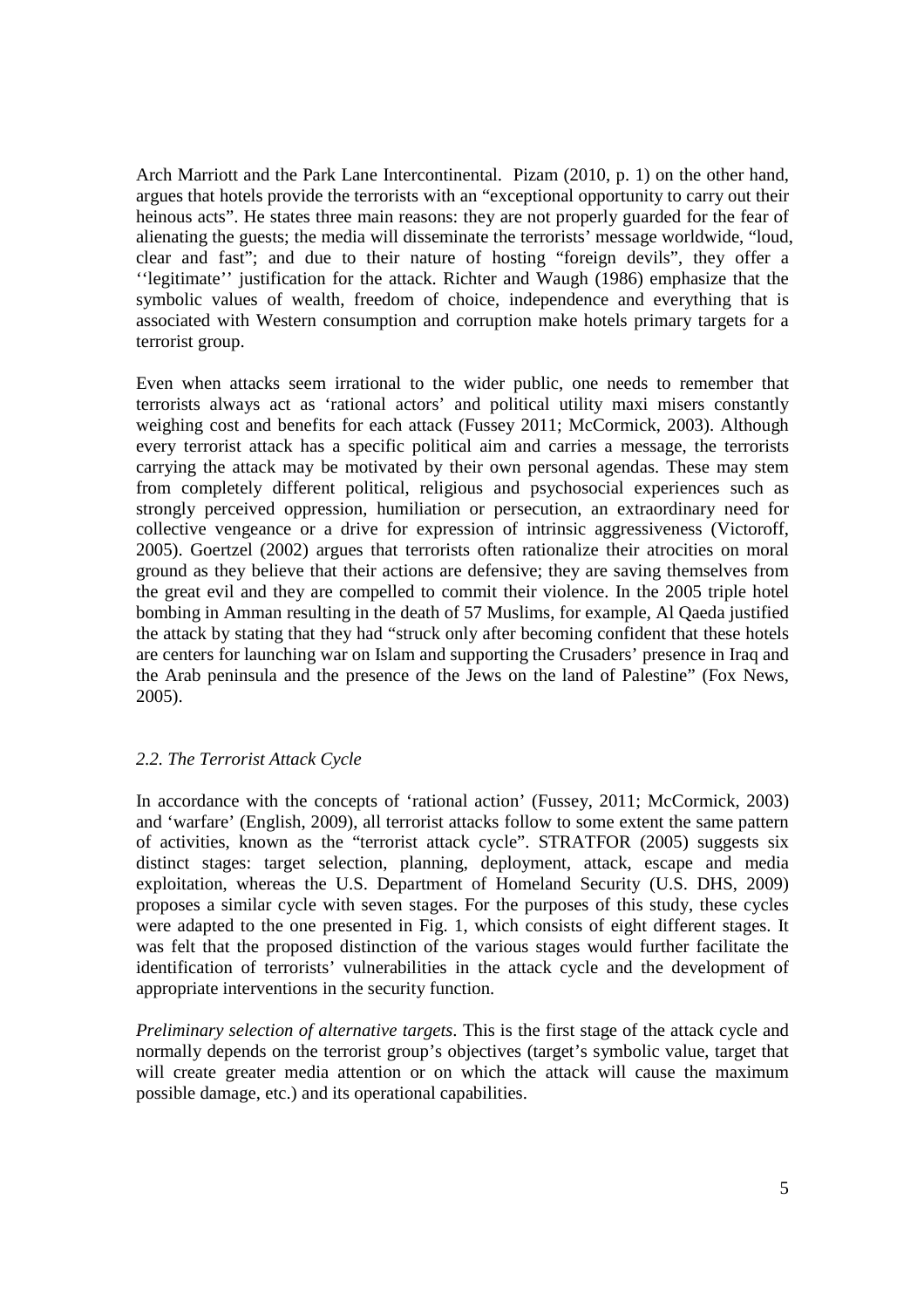

# **Fig. 1 - The Terrorist Attack Cycle**

*Intelligence activities*. The terrorists undertake a set of activities aiming at the evaluation of the selected targets by collecting information through basic research, surveillance and reconnaissance.

*Final target selection*. The intelligence generated in the previous stage is used to evaluate the various targets against criteria such as: resources and capabilities necessary to carry out the attack on a particular target; expected attack impact; target symbolism; and, finally, the number and demographics of targeted population (Weaver *et al*., 2001).

*Operational planning.* Once the decision on the target is made, the method and timing of attack, the equipment, the personnel and the training required to carry it out are decided upon. This stage also includes the funding, the management of supply chain and the logistics of the operation

*Dry-runs.* Before the execution of the final operation, plans may be 'rehearsed' in simulated conditions by the operatives in order to identify potential planning flaws and unanticipated problems and verify that the assumptions made during the operational planning have not changed (Fussey, 2011).

*Asset deployment.* In this stage the group's logistics unit will prepare and place all required supplies at or near the target, the operatives will leave their safe houses, assemble teams and weapons and prepare the attack.

*Attack.* This is when the operational plan is carried out. Once it is set in motion, it is difficult to be averted, since the attackers have the advantage of surprise and with the intelligence available will have planned for and neutralized any measures.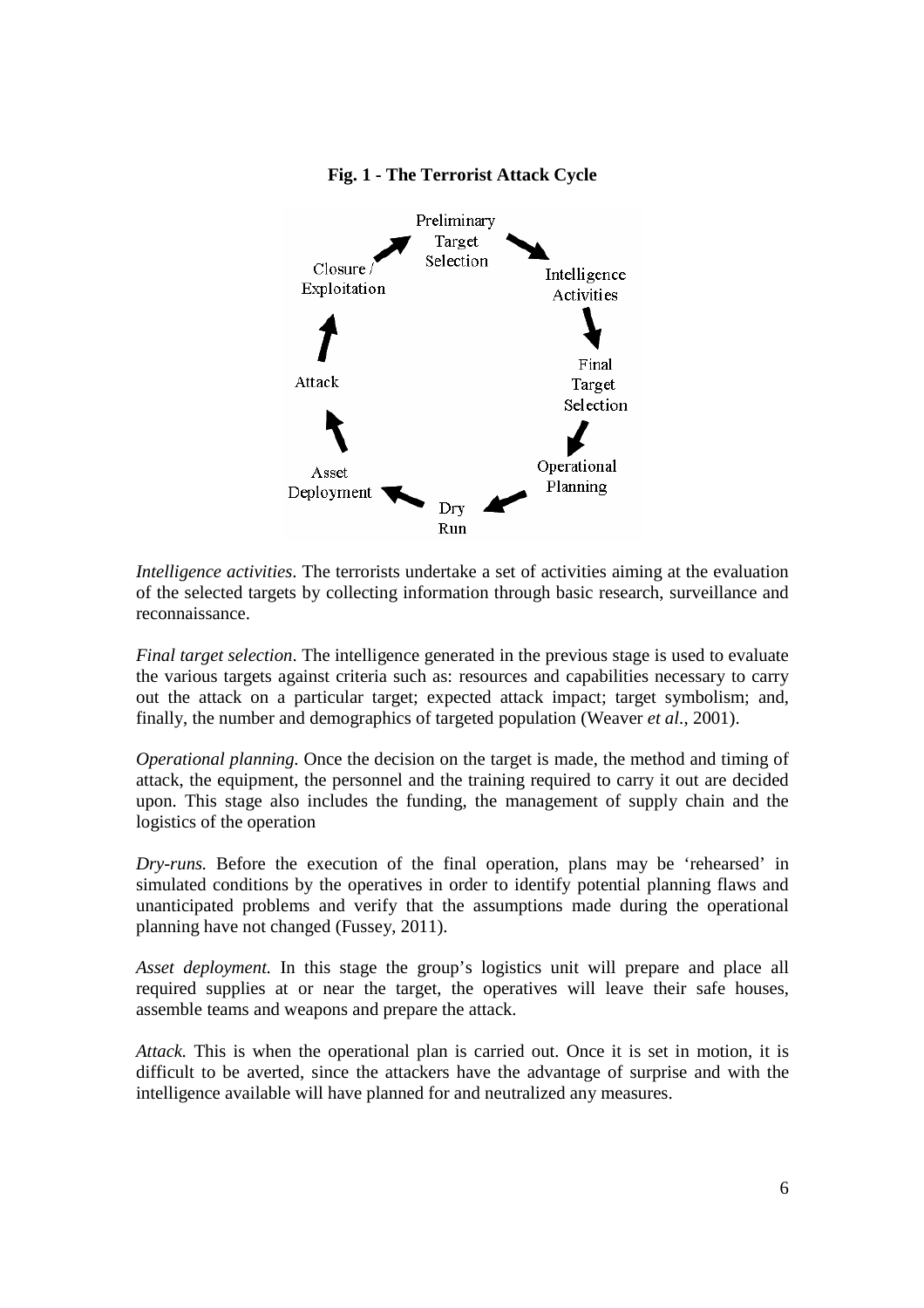*Closure / Media Exploitation.* The closure of the operation will depend on whether an escape is planned at tactical level for the operatives or if the mission is a suicide attack. Since media exploitation and ideological statements are primary objectives in any operation, the group will have a plan to communicate its messages to the intended publics (adversaries and supporters).

Given this cycle, national counter-terrorism forces, intelligence and security services are looking for gaps and vulnerabilities in it and aim to disrupt it, interdict the attack and eventually apprehend the terrorists. The target's security function plays an important role here, since it is exposed to the terrorists' activities from the beginning of the attack cycle and may have many opportunities to detect their intentions and disrupt these activities from an early stage.

# *2.3. Terrorism, Crisis Management and the Security Function*

In the crisis management literature, terrorism has been classified as a type of 'man-made crisis' (Mitroff, 2005). A terrorist attack can be considered as a crisis, i.e., a "lowprobability, high-impact event that threatens the viability of the organization and is characterized by ambiguity of cause, effect, and means of resolution, as well as by a belief that decisions must be made swiftly" (Pearson and Clair, 1998, p. 60). Crisis management thinking can therefore be a useful conceptual framework in dealing with the terrorist threat.

One model of crisis management which is perhaps the most cited in the literature is the 'PPRR model'. This model has its origins in the disaster management field and consists of four phases: Prevention; Preparedness; Response; and Recovery also known as "Comprehensive Emergency Management" model (Drabek, 1985; Perry, 1985). In some versions of the model (e.g., McLoughlin, 1985; Tierney, 1989; Coppola, 2006), the Prevention phase is replaced with Mitigation (MPRR), although without a significant change in meaning. This model has its roots in the field of preventive psychiatry, namely the work of Caplan, who described three levels of "crisis intervention" (Caplan, 1964, pp. 16-17):

1. *Primary Intervention*, which consists of activities that are directed at 'reducing incidence', i.e., aim at preventing a crisis from occurring (and would correspond to 'prevention' in the PPRR model);

2. *Secondary Intervention* aims at 'reducing prevalence by shortening the duration of the crisis', i.e., consists of the actions taken once the crisis manifests itself in order to minimize its adverse impact and contain it as much as possible at a manageable level (this would correspond to the 'response' element in PPRR); and,

3. *Tertiary Intervention*, which involves actions 'reducing severity and disability', i.e., activities providing long-term follow-up help to those affected by the crisis (this would correspond to 'recovery' in PPRR).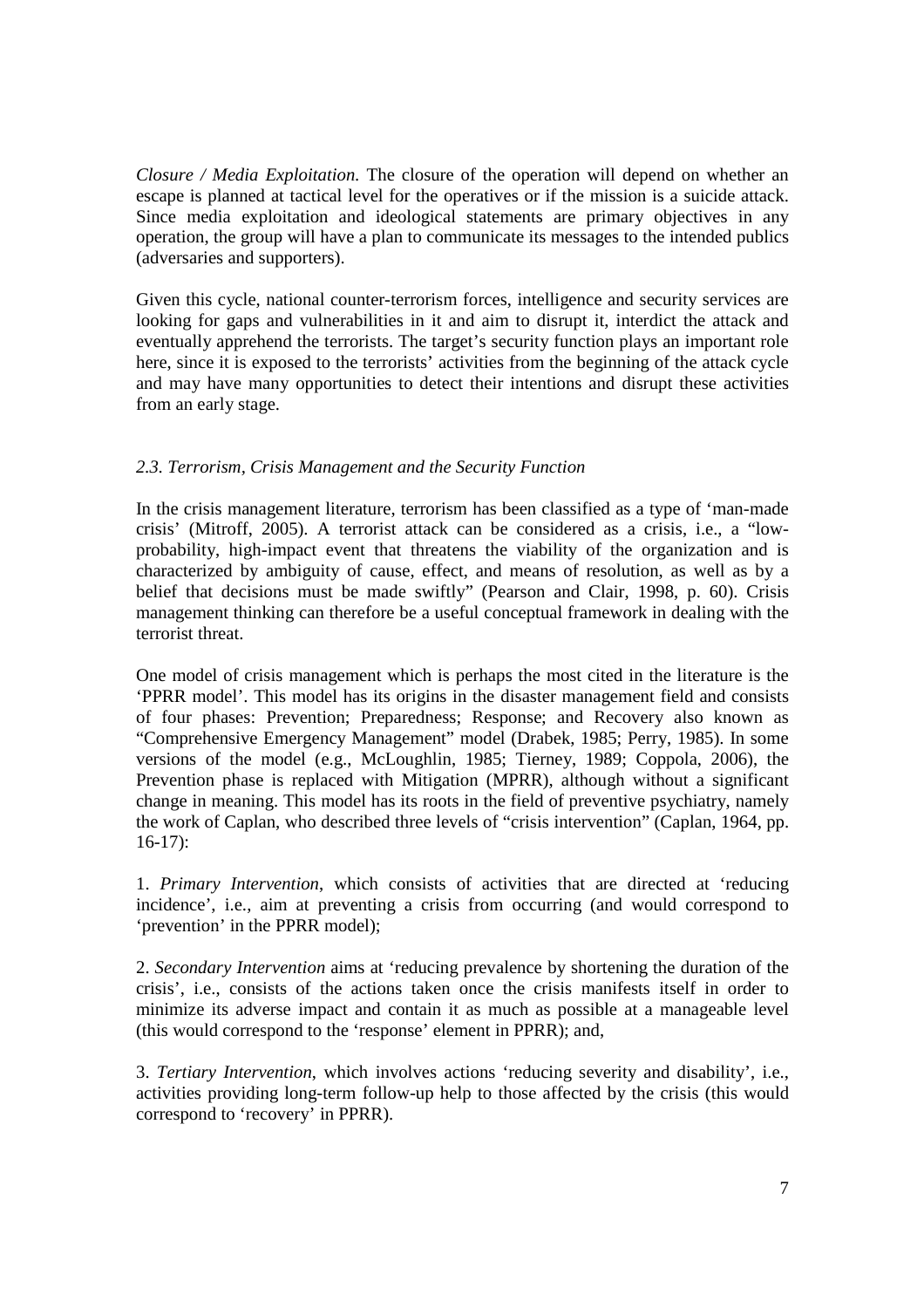An improved version of the PPRR is also recommended by Mitroff in several of his studies over time (e.g., Shrivastava and Mitroff, 1987; Pearson and Mitroff, 1993, Mitroff, 2004). More specifically, building on earlier work (Mitroff, 1988), he suggested a model in which he distinguished six phases in crisis management: signal detection; preparation/prevention; containment (damage limitation); business recovery; no-fault learning and redesign (Mitroff, 2005:210).

These crisis management models have set a foundation for the development of the security function as the organization's principal line of protection and assurance against internal and external threats (Schweitzer, 1987). These threats may range from fraud, theft and malfeasance to money laundering, employee conduct, and response to major events including natural and man-made disasters (Broder, 2006). Regardless of the threats that the security function is protecting an organization from, the approach to protection largely follows the same system design, known also as the 'Sandia Methodology' (Danneels, 2000). This methodology was originally developed by Sandia National Laboratories in order to design a physical protection system for nuclear power plants. The Sandia Methodology emphasizes three security function components: 'detect', 'delay' and 'respond' which have clear links with the PPRR and Mitroff's (2005) model of crisis management.

The phases labeled 'Signal Detection' and 'Preparation/Prevention' in Mitroff's model constitute the proactive approach to crisis management and determine the readiness of the organization to deal with a crisis. Shaeffer and Mano-Negrin (2003) argue that these phases enable the organization "to foresee and effectively address internal or exogenous adversary circumstances with the potential to inflict a multidimensional crisis, by consciously recognizing and proactively preparing for its inevitable occurrence" (p. 575). In the signal detection phase, crisis management activities focus on seeking signals that might warn of a crisis, and isolate these from other more normal signals that occur in the daily operations of organizations. With appropriate signal detection mechanisms in place, crisis signals can be picked up in time and then, some -if not all- crises can be averted before they happen. The *detect* component of Sandia's security model refers to the discovery of an adversary's overt or covert action. It involves a sensing mechanism which reacts to a stimulus and initiates an alarm. The information from the sensor is evaluated by a security person and the alarm is judged as valid or invalid.

Early detection of warning signals will help the organization take the appropriate measures in the prevention/preparation phase. In this second stage, Mitroff considered preparation and prevention as one set of activities rather than two separate as advocated by the PPRR model. In his view, organizations can be either "crisis prone" or "crisis prepared" (Mitroff, 2005). However, Sandia's model does not adequately address this aspect.

During Mitroff's "containment/damage limitation" phase, crisis management aims at prevent further escalation of the crisis and controlling the damage resulting from it. Since organizations usually have limited time to make an intensive crisis management plan for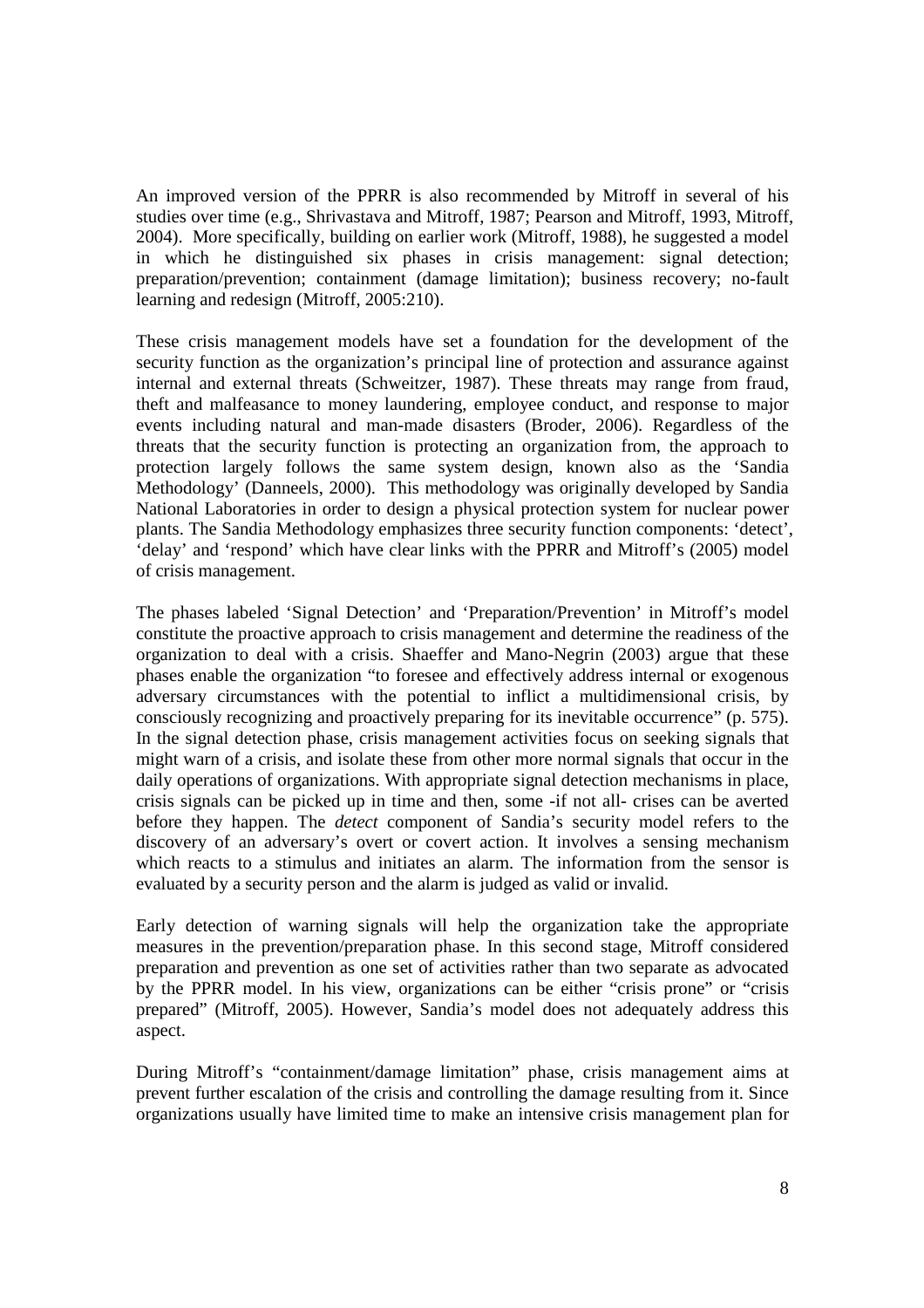damage control while the crisis is unfolding, having in advance well-prepared plans is crucial. The *delay* component of Sandia is the slowing down of adversary progress and can be accomplished by people, barriers, locks, and activated delay mechanisms. There are clear links between this component of the security function, Mitroff's "containment/damage limitation" phase and Caplan's secondary intervention in the PPRR model.

Finally, the *respond* component consists of actions taken by the security personnel to interrupt adversary progress and prevent adversary success (Garcia, 2001; 2006). This component is again more clearly linked with the secondary intervention (response in the PPRR model) although one could also detect links with the tertiary intervention as well as with some elements of Mitroff's "recovery" phase in terms, perhaps, of business continuity.

Although the Sandia Methodology has set a good foundation for security systems design, it is evident that it does not address several aspects of crisis management as it should. Among the criticisms that it received, one is that it is rather reactive and passive. As discussed earlier, the terrorists are rational actors who weigh the costs and risks involved in attacking a particular target against the group's objectives and potential benefits of this attack. The security function should, therefore, aim also at measures that *deter* the attack by creating a perception of unacceptable risk to those planning an attack. Deterrence can be achieved by providing a highly visible security, by increasing security levels in response to threats and by making frequent, unpredictable changes in security procedures (Morral and Jackson, 2009). Azahari Husin, Jemaah Islamiyah's alleged mastermind of both Bali bombings, noted in a 34-page document retrieved from his computer that the operational plan for the second bombing had to be altered because "security was tighter". Indeed, the police in Bali had increased the number of intelligence officers from 70 to 256, making it too risky for the terrorists to bring in a large amount of explosives and more difficult to rent undetected a house with a garage to assemble the bomb (La Guardia, 2006). Radlauer (2006, p. 609) maintains that deterrence is the 'holy grail' of counterterrorism, arguing that if enough potential terrorists can be convinced that carrying out attacks is a bad idea, all the investment in target-hardening, security checks, and other means of countering the terrorism treat will no longer be necessary.

Grosskopf (2004, 2006) presents a slightly different antiterrorism-specific (as opposed to a generic security function) model in which he includes all those physical, technological and operational measures intended to 'devalue', 'deter', 'deny' and 'defend' a potential target against acts of terrorism. Considering that the 'defend' component corresponds to Sandia's 'respond', Grosskopf's model introduces two new components: devalue and deny. He explains that to *devalue* a potential target is to lessen its significance for terrorists. The focus here is not to improve security but to modify the potential target in such a way that would result in less gain to the terrorists in the event of an attack. For example, by using CPTED (Crime Prevention Though Environmental Design) techniques (Cozens, Saville and Hillier, 2005) to minimize large assemblies of people in certain parts of the hotel such as gardens, meeting rooms or lobbies, the attractiveness of these areas to a terrorist will be reduced. The *deny* component refers to the protection of the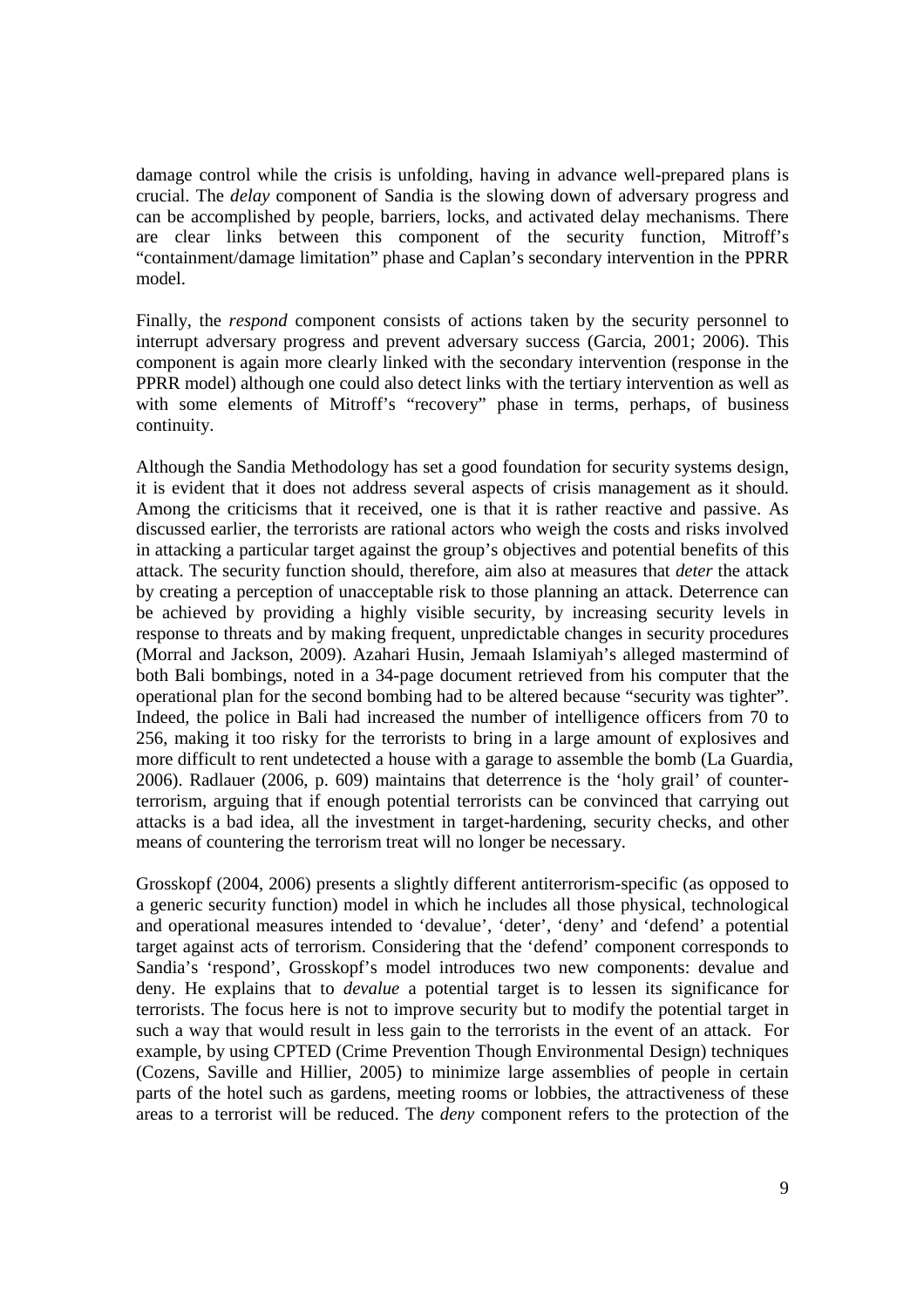target by preventing the access of both adversaries and their resources to it. The removal or reinforcement of areas where explosive devices could be stored (e.g., garbage bins), a 'stand-off' distance of more than 100 feet, physical barriers, control points, screening policies and layered access to areas may be some of the denial measures that can be employed (Coaffee and Bosher, 2008).

Finally, Paraskevas and Arendell (2007) propose a comprehensive anti-terrorism strategy framework which includes all the above components but also introduces two additional ones: communication and continuity. Their study suggests that the *communicate* component of the strategy should not be confined to marketing and recovery activities but include specific notification and awareness practices both internally (among the organization's stakeholders) and externally (media and various target markets). The *continue* component refers to the ability of the organization to protect critical business processes and resources in the case of a terrorist attack. The speedy resumption of these processes and the safety of staff and customers are central to the security function. With these two extra components the security function becomes more compatible with the PPRR and Mitroff's model by incorporating a significant part of the "recovery" phase. Title IX of the 9/11 Commission Act, which came later that year, confirmed the Paraskevas and Arendell (2007) framework by requiring preparedness in both communications and continuity of operations (NCTC, 2007).

The review of this literature, allows a further alignment of the security function with the dominant crisis management models as presented in Table 1. The detection of adversary activity is in line with Mitroff's signal detection whereas deterrence is clearly a proactive and preventive function ("detect" and "deject" in the refined security function model). The *delay*, *devalue* and *deny* components are proactive and aim at the protection of the organization and its preparedness for an adversary's actions ("protect"). The *defend* component is deployed in response to adversary action and aim at its containment and the limitation of its impact ("deflect"). The immediate resumption and *continuity* of missioncritical business activities as well as the full restoration and recovery of the business, requires clear *communication* processes and full *connectivity* with all the organization's stakeholders ("connect"). Finally, activities in line with Mitroff's learning and redesign mechanisms (such as ongoing threat/vulnerability analysis, organizational learning from adversary activities, security process testing, maintenance and redesign) require a culture of continuous reflection and of process review and improvement ("reflect").

Although the hotel industry is using many, if not all, of the above components of the security function to respond to the threat of terrorism, most efforts appear to focus on measures that address only specific hotel vulnerabilities. There have been some attempts for the development of industry security standards either in the form of national regulation, such as the SS545:2009 Singapore Standard for Hotel Security (SPRING Singapore, 2009), or from private sector initiatives (Stelter, 2009). However, there does not seem to be a universally accepted 'baseline anti-terrorism hotel strategy' that uses these security function components to reduce the likelihood of a terrorist attack.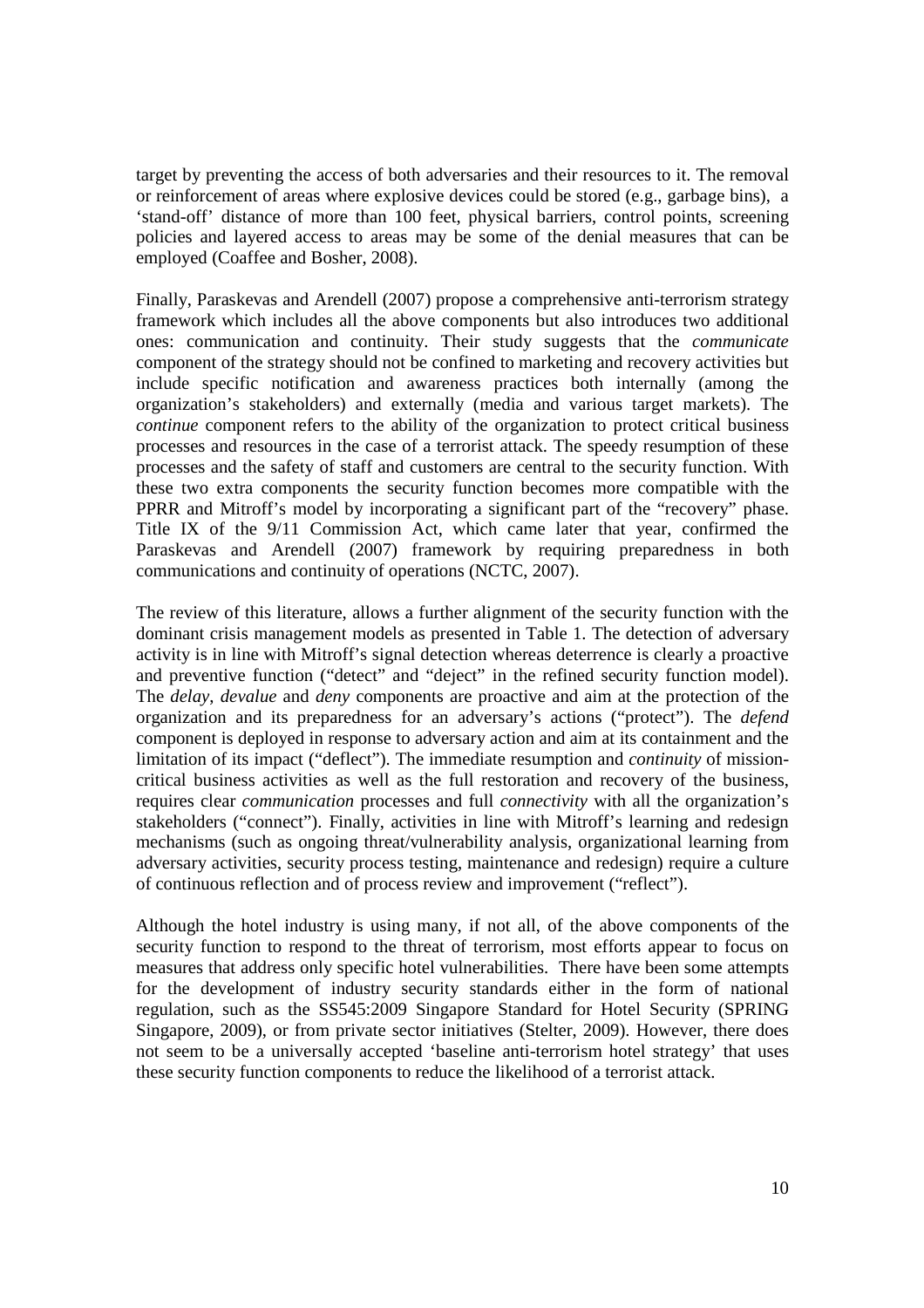| <b>PPRR Model</b><br>(Coppola, 2006;<br>Drabek, 1985; Tierney,<br>1989) | <b>Crisis</b><br><b>Management</b><br><b>Mechanisms</b><br>(Mitroff, 2005) | <b>Security Function</b><br>(Danneels, 2000;<br>Grosskopff, 2006;<br>Morral & Jackson,<br>2009: Paraskevas &<br>Arendell, 2007) | <b>Refined Security</b><br><b>Function</b> |
|-------------------------------------------------------------------------|----------------------------------------------------------------------------|---------------------------------------------------------------------------------------------------------------------------------|--------------------------------------------|
|                                                                         | <b>Signal Detection</b>                                                    | Detect                                                                                                                          | Detect                                     |
| Prevention                                                              | Prevention/                                                                | Deter                                                                                                                           | Deject                                     |
| Preparation                                                             | Preparedness                                                               | Devalue<br>Delay<br>Deny                                                                                                        | Protect                                    |
| Response                                                                | Containment/<br>Damage Limitation                                          | Defend                                                                                                                          | Deflect                                    |
| Recovery                                                                | Recovery                                                                   | Continue<br>Communicate                                                                                                         | Connect                                    |
|                                                                         | No-Fault Learning                                                          |                                                                                                                                 | Reflect                                    |
|                                                                         | Redesign                                                                   |                                                                                                                                 |                                            |

# **Table 1 – The Security Function Model**

## **3. Research Design**

The study was conducted using the Nominal Group Technique (NGT), a technique that helps groups generate ideas and reach consensus through a four-stage structured process: problem introduction; individual (silent) idea generation; sharing of ideas in a 'roundrobin' fashion; group discussion; voting and ranking (Delbecq, Van de Ven and Gustafson, 1986). It is a technique that enables researchers gather information from relevant experts and facilitates creative problem solving by means of judgmental decision making in situations where there are no guiding examples of research in the literature. For the purposes of this study, the judgments of experts were integrated to establish a baseline anti-terrorism strategy.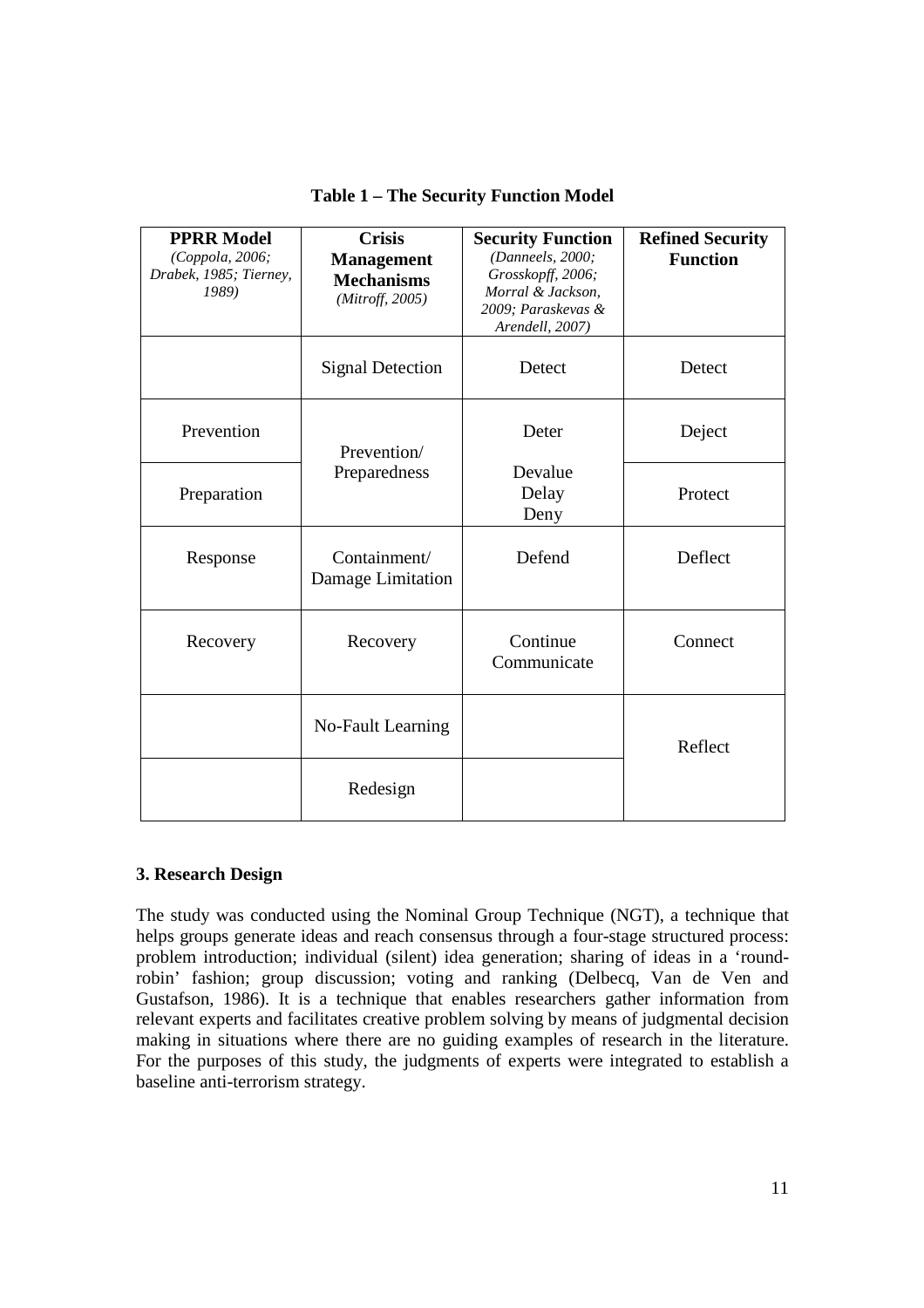Consensus building techniques are often used by hospitality and tourism researchers (Paraskevas and Saunders, 2012) and NGT, in particular, has been employed to explore a number of issues in the sector. Brown and Giles (1994), for example, used NGT in their study of Byron Bay, New South Wales, to assess the residents' behavioral adaptations to periods of peak tourism demand. Olsen (1995) used nominal group sessions with senior level hospitality executives focusing on the business environment of the multinational hotel industry and the forces driving change in it. Lockyer (2005) applied the technique to investigate the factors that influence the selection of hotel accommodation by guests whereas, more recently, Clark (2008) used it to formulate marketing strategies for a convention centre and Formica and Kothari (2008) to determine the forces that are likely to affect the future of tourism in the area of Pennsylvania, New Jersey, and Delaware from 2006 to 2010. Carlsen and Liburd (2008) suggested that one of the research techniques to be used in their work aiming to develop a comprehensive research agenda for crisis management and market recovery in tourism should be the NGT.

The research sample was purposively selected among thirty-four hotel security professionals based in United Kingdom, France, Belgium, Italy, Spain and the Netherlands. Although they are all based in Europe, the scope of their companies' business activities is global and include areas with high terrorism threat. They were approached by e-mail and phone and nineteen of them agreed to participate and received written information about the aim of the study and the procedure to be followed. Of the nineteen participants, thirteen represented nine international hotel groups (one vice president of corporate security, one global director of global security, three regional directors of security, four group directors of security and four chief security officers), three represented international security systems companies and three were international security advisors/consultants.

For the first stage of the NGT process (individual idea generation) the participants were sent the terrorist attack cycle as presented in this paper and six scenarios of hotel terrorist attacks, based on real cases across the spectrum of terrorist groups and modes of operation. They were asked to list a set of physical, technical and operational security measures (maximum of five in each category) that would potentially avert each attack. They were then invited to attend a workshop in London (UK) to share and refine their ideas with fellow-professionals. Due to time constraints and various engagements of the participants, three such workshops -with 6, 5 and 8 participants- had to be organized between December 2008 and November 2009. By the time the workshops were organized, the industry experienced the Islamabad Marriott bombing and the Mumbai attacks and, therefore, these two scenarios were also taken into consideration. The workshops were facilitated by experienced moderators, assisted by the author.

For the second stage of NGT (idea sharing) during the workshops, the participants were asked to engage in a round-robin session where they had to discuss and record the measures and actions they had put on their lists during the first stage of the study. The third stage (group discussion) aimed at ensuring that the meaning and rationale of each measure was understood by the group, not to evaluate or judge its merits. Some similar or redundant measures were identified and consolidated. Reasons why some others should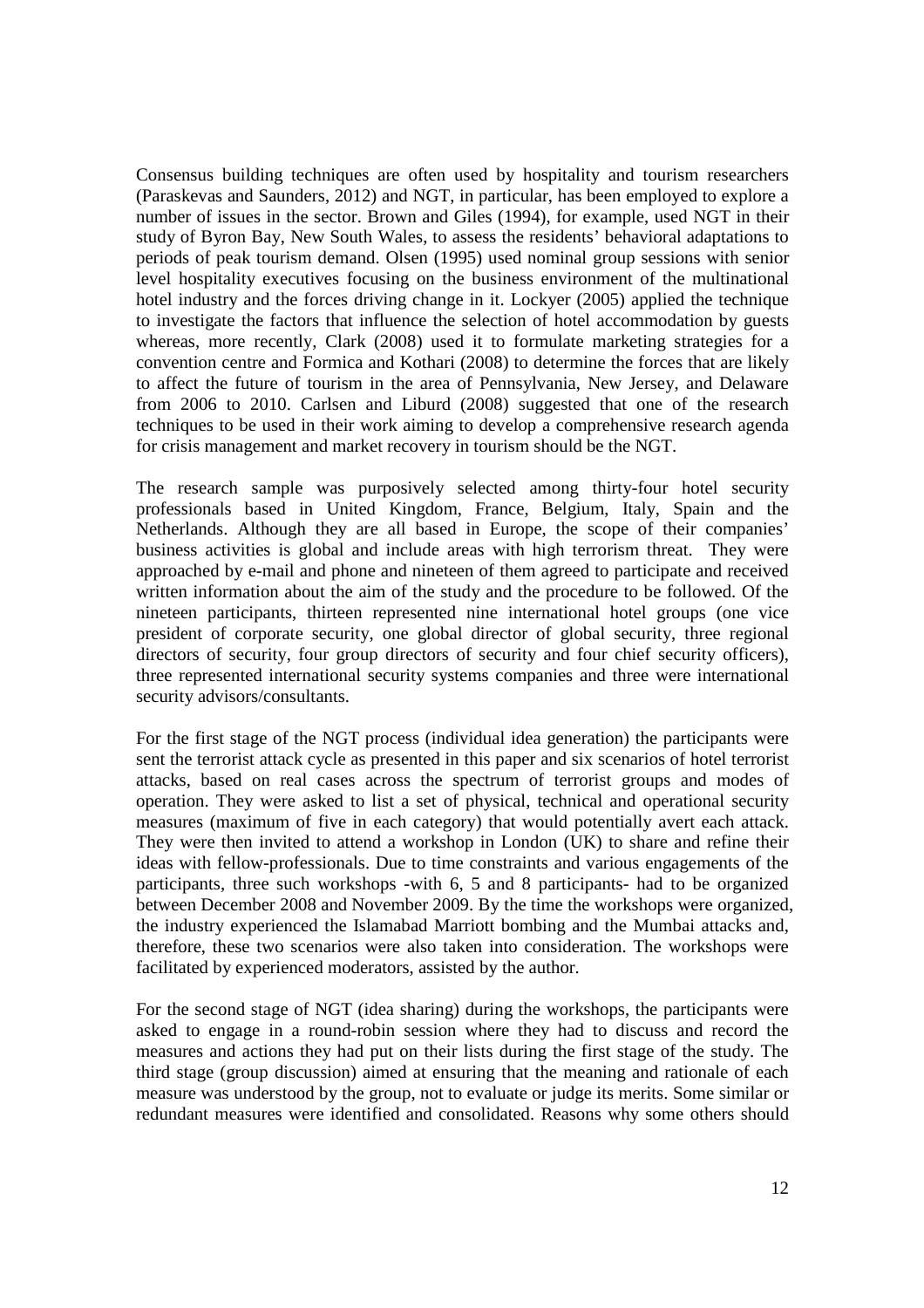remain distinct were also suggested. In this stage, the participants were also asked to link the proposed measures to particular stages of the two models (six-stage security function and terrorist attack cycle). The fourth and final stage of the NGT process (voting and ranking) aimed to aggregate the judgments of the participants, in order to determine the relative importance of the proposed measures and actions. The process concluded with a brief discussion to evaluate the procedure and the outcome.

## **4. Findings and Discussion**

The discussion transcripts and the votes and rankings were analyzed and compared qualitatively by security function component and proposed measure/action separately. The most voted measures were then consolidated to produce a 'baseline' anti-terrorism strategy. In order to ensure the reliability of the analysis, the author and the workshop moderators performed the same analysis of the results independently by reading, sorting and classifying the participants' proposed measures by each component of the security function. The resulting classifications did not show significant differences from each other. To further ensure reliability with a test-retest check, the three moderators were invited to perform the same task for a second time, four weeks later. The analyses resulted in 82% agreement, much higher than the prescribed level of acceptance for exploratory research, which is "in the order of 0.6" (Easterby-Smith *et al.*, 2002, p. 135).

The outcomes of this analysis are presented following the six-step security function presented earlier in this paper:

#### *4.1. Detect*

In contrast with the Sandia model (Daneels, 2000) which focuses more on adversary detection when the attack begins, the participants emphasized terrorist detection from the stage of 'intelligence activities' throughout the 'dry-run' stage of the TAC suggesting a series of counter-surveillance actions. The rationale behind this was that in order for an attack to be planned, the 'intelligence unit' of the terrorist cell will conduct surveillance and reconnaissance over long periods of time in order to identify patterns and vulnerabilities in security processes, points of entry (and possibly escape), etc. Later, at the operational planning stage, operatives will conduct reconnaissance to familiarize themselves with the hotel and perhaps even 'dry-runs' of the attack to test the security levels of the property (Drake, 1998; Fussey, 2011). All these activities offer opportunities for detection and the participants suggest that essential actions to accomplish this are:

- 1. A robust, comprehensive suspicious incident reporting ("See something Say something") and analysis program that involves every employee of the hotel at every level. According to a participant *"suspicious are all behaviors seemingly normal but out of context –such as a guest wearing a raincoat in a sunny day"*. Another suggested that security officers should be *"vigilant for 'four sames': same type of people, in the same place, at the same time of day, doing the same activity."*
- 2. Dedicated, trained in behavioral analysis counter-surveillance team which will be able to detect suspicious activities and analyze reported incidents.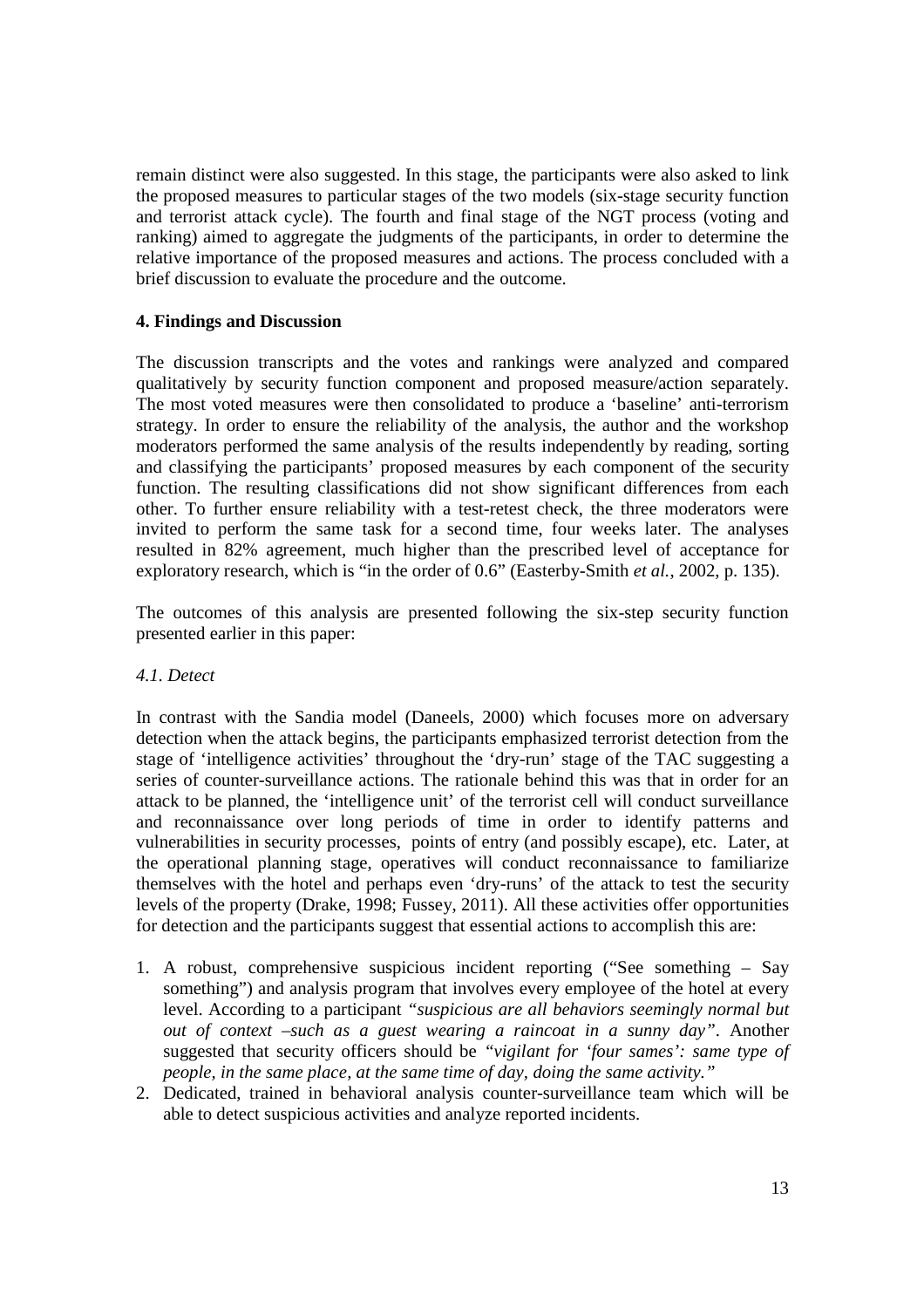- 3. Installation and 24/7 use of video surveillance in the hotel exterior and public areas, operated by properly trained console officers (although concerns about budgets to support this action were also expressed).
- 4. Use of loitering detection software to alert hotel security when individuals remain in an area for prolonged times or are perhaps looking to 'tailgate' members of staff or guests to access/controlled or restricted areas of the hotel.

When it comes to the detection of an actual attack, most participants suggested that intrusion detection measures in the hotel's perimeter would be useful but perhaps unrealistic for some hotel security budgets. Silent duress alarms (hidden finger or foot switches) were recommended for, mainly, the front office and back-office entrance.

Of particular interest to some participants was the scenario of an attack by grassrootsoperatives (also known as 'lone wolves' since they operate on their own). It was argued that while such individuals should, in theory, be more difficult to identify through a counter-surveillance program, their lack of skills in pre-operational surveillance makes them more vulnerable to detection than the better-trained 'intelligence units' of organized terrorist groups.

# *4.2. Deject*

In short, 'deject' is about making all the other measures visible, so that the potential attackers perceive the particular property presents unacceptable risks for the group. All participants recognize the importance of this component, especially in relation to the target selection stage of the attack cycle but also at the later stage of 'dry-runs'. One participant suggested that "*the entire baseline anti-terrorism strategy is about deterrence; this is the foundation for everything else we do as security professionals"*. The participants did not propose any deterrent-specific measure but proposed the following generic strategies:

- 1. High visibility of all measures which may lead the potential attackers to conduct longer surveillance, deeper reconnaissance and perhaps multiple dry-runs exposing themselves more to detection or to remove the hotel from their list of potential targets.
- 2. Build in randomness and unpredictability in certain security procedures such as in the frequency, timing and routes of security patrols, car checks, metal detector screening, luggage checks, etc.
- 3. Develop strong relations with local community through a comprehensive and genuine social responsibility program. For example, a jihadist group may opt out to attack a hotel (or a hotel chain) which has strong ties with the Muslim community and openly shows respect to fundamental Muslim beliefs. Such an attack might cause adverse effects in the credibility and ideological argumentation of the terrorist group.

Several participants noted that high visibility of security measures can be an issue for hotel guests. Indeed, Feickert *et al.* (2006) in a survey of 930 hotel guests, found that although hotel guests generally appreciate the existence of security measures, most guests dislike any intrusive security efforts such metal detectors, the obvious presence of an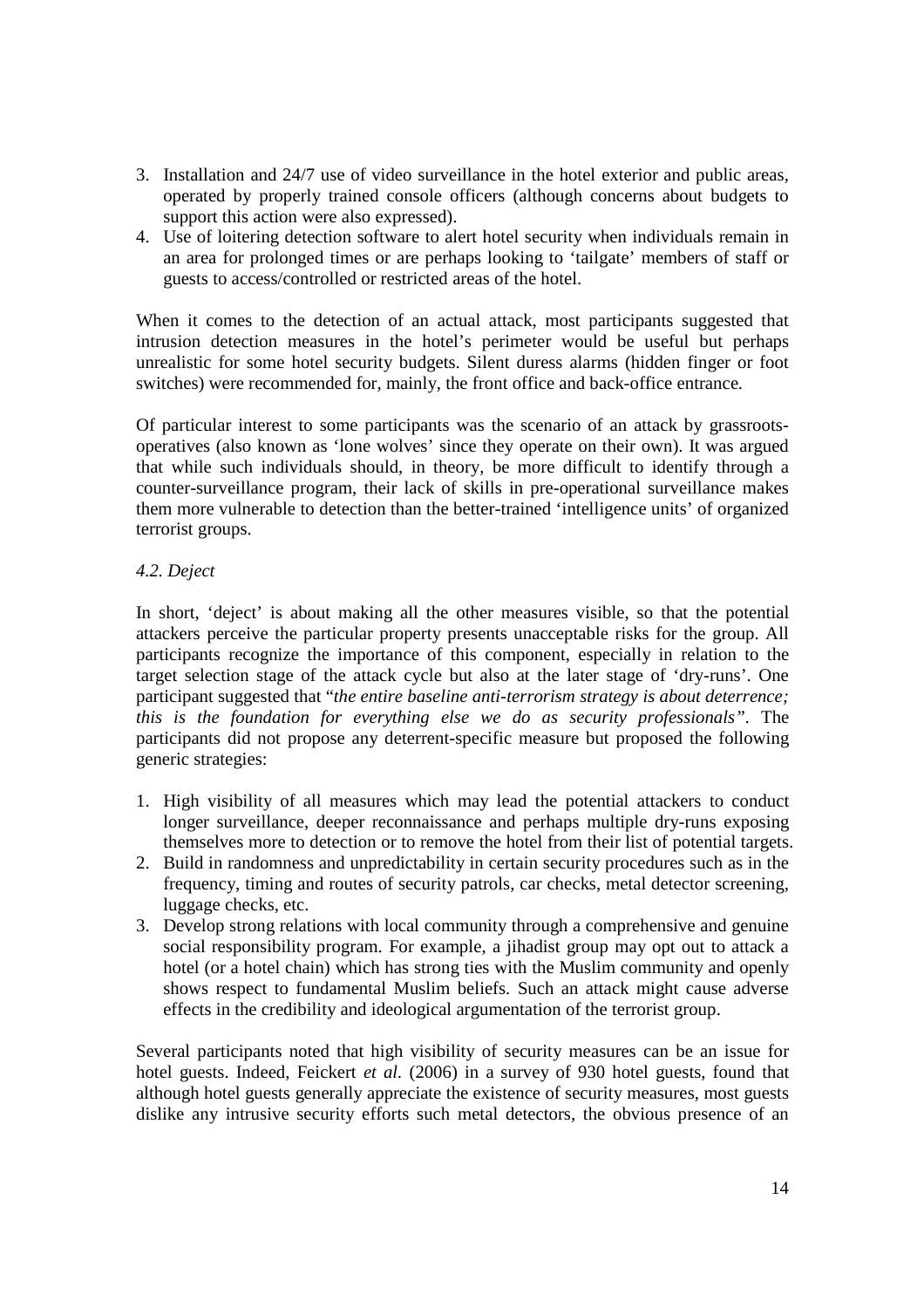armed guard, and checking guests' identification against law enforcement records. On the other hand, Grosskopf (2006) in two studies of 240 people in a non-hotel environment found that the respondents felt 3-6 times less vulnerable to theft, battery and sexual assault in areas having a visible security presence, whereas only a minority of respondents considered areas with a highly visible security presence to be unfriendly (6%), uninviting (12%) or uncomfortable (13%). Perhaps the answer to this issue would be a balanced approach, with the visibility of security measures to vary according to the risk level of the area where the hotel is located.

## *4.3. Protect*

As discussed earlier, this is the component which attracted most of the proposed measures focusing mainly at the physical protection of the hotel. The majority of the respondents related this component with the dry-run, asset deployment and attack stages of the TAC.

The 'devalue' element was quite controversial in terms of measures and actions. A significant number of participants strongly argued that the devaluation of a hotel as a target should not be part of a baseline anti-terrorist strategy and should only be activated in higher threat conditions. Nevertheless, the participants proposed the following actions:

- 1. Layered blast protection system with blast film on windows as a priority (reinforced external concrete walls in the perimeter as a second step).
- 2. Review of publically available information on the hotel (especially the Internet) and removal of anything that could be used by potential attackers (although everyone admitted that GoogleEarth cannot be removed).
- 3. At elevated threat conditions removal or covering of company's logos from external display and abandon flag policy (especially flags of nations labeled as 'enemies' by the potential attackers).

Measures related with the 'deny' and 'delay' elements referred mainly to control of movement in the perimeter and the interior of the property:

- 1. Perimeter access control measures (barriers and bollards, maximum possible stand-off distance) including CPTED (e.g., large pots, cement stanchions) for controlled flow of pedestrians and vehicles towards the hotel.
- 2. Develop in collaboration with local law enforcement a vehicular parking plan providing adequate stand-off (at least 30 meters) next to and around the hotel as well as a control policy for vehicles approaching the premises or intended for the hotel's parking space, including undercarriage and the cab.
- 3. Design access control program with public, semi-public (not accessible to the general public without an escort, e.g., sales and marketing or banquets and conferencing offices), controlled (e.g., elevators requiring specific keys, parking lots) and restricted areas (e.g., HVAC rooms, HAZMAT/chemicals' storeroom, electrical, boiler and pump rooms). The program should also specify access control points in these areas and access credential procedures (e.g., swipe cards, badges, etc.).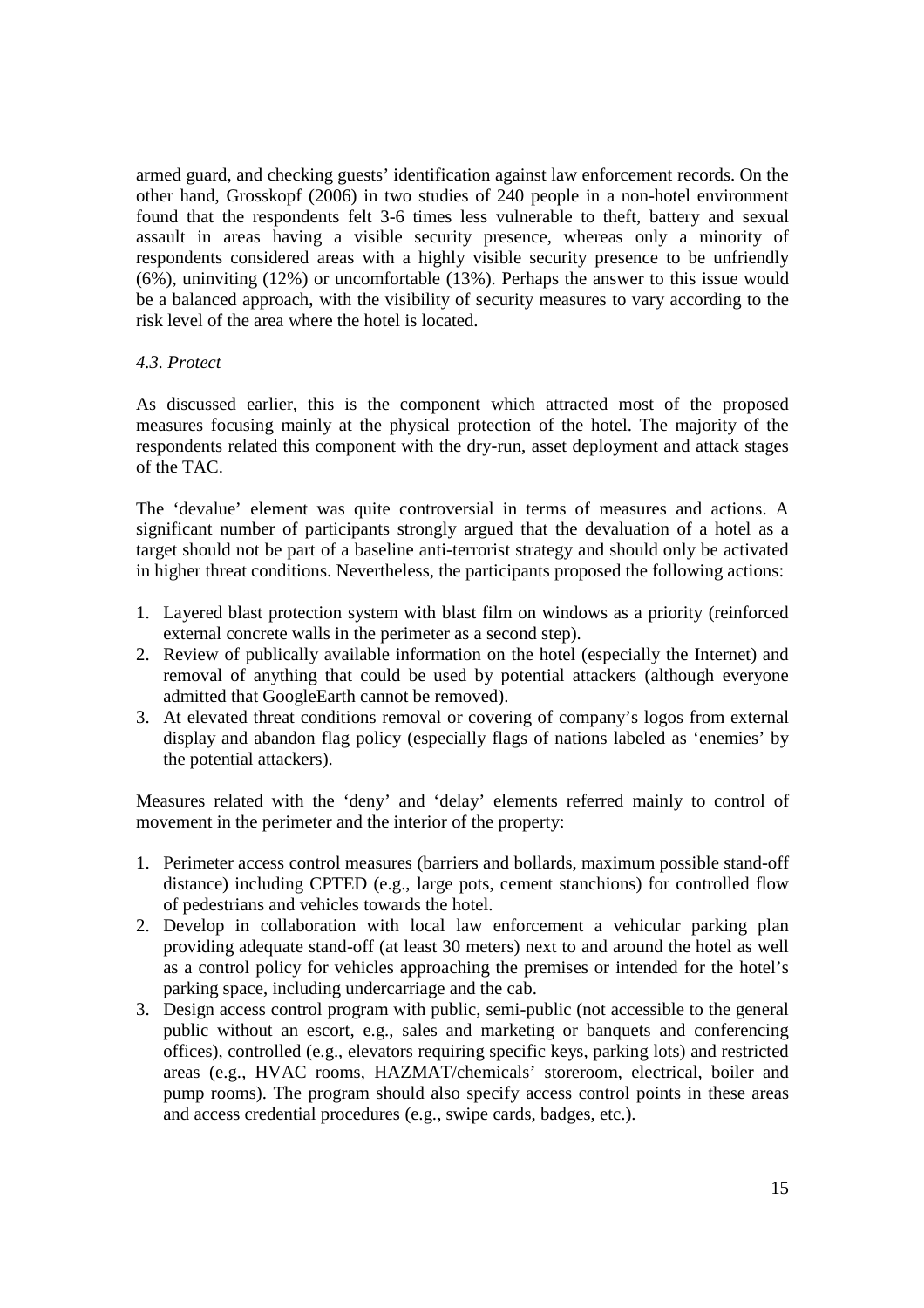- 4. In collaboration with local fire authorities installation and use of deployable barriers such as motorized operable walls, roll down grilles or deployable doors to contain movement of attackers as part of the hotel's 'active shooter' program.
- 5. Availability of weapon and explosive detectors (including sniffer dogs), millimeter wave scanners (for whole body imaging) and X-ray machines for elevated threat conditions.

Under this label, and as part of the 'deny' element, some participants brought up also the issue of employee vetting. The discussion on this topic was triggered by the fact that one of the perpetrators in the 2009 JW Marriott and Ritz-Carlton bombings in Jakarta (Ibrohim) was the florist for both hotels and that two more suspects arrested in the aftermath of the attack were also hotel employees (Amir Abdilah, was a former employee in the five-star Hotel Mulia and Yayan was a cook in the Grand Melia Hotel). While the difficulties of employee vetting were acknowledged in this discussion, it was agreed that it should be placed higher in the agenda of hotel security and human resources, especially for properties located in 'high risk' areas.

## *4.4. Deflect*

This component is exclusively related with the attack stage. Although in some 'high risk' areas hotels employ armed security officers, the participants agreed that a baseline antiterrorist strategy should not involve direct engagement of security or other personnel with the attackers. For this reason they suggested that the 'defend' element should be combined with the 'continue' and aim primarily at the protection of employee and guest lives and secondarily at the continuity of mission critical business processes. The measures and actions proposed under this component were:

- 1. Train security personnel on appropriate and acceptable response in the event of a terrorist attack using a number of scenarios (VBIED attack, suicide bomber attack, active shooter attack, etc.). Hotel's first responders should be trained in first aid, CPR and use of defibrillator.
- 2. Test effectiveness of evacuation planning and related signage and ensure that evacuation routes and assembly points are secure from potential adversary action. Establish policy by which current lists of employees and guests are stored in a central repository on a daily basis. Determine alternate accommodation arrangements for evacuees and establish liaison persons with local hospitals for the potentially injured.
- 3. Develop a "shelter-in-place" program for cases where evacuation is not possible, with meals ready to eat and drinking water, defibrillators and first aid kits.
- 4. Detailed property architectural plans should be kept up-to-date and shared with local authorities. Conduct joint drills and exercises on various terrorist attack scenarios with local 'blue light' services.
- 5. Identify business critical functions and develop continuity plans including contingencies for potential loss of critical utility services, with specified and appropriately trained plan owners.
- 6. Maintain a properly equipped 'cold' site to be used by the crisis management team as a command centre in emergency situations.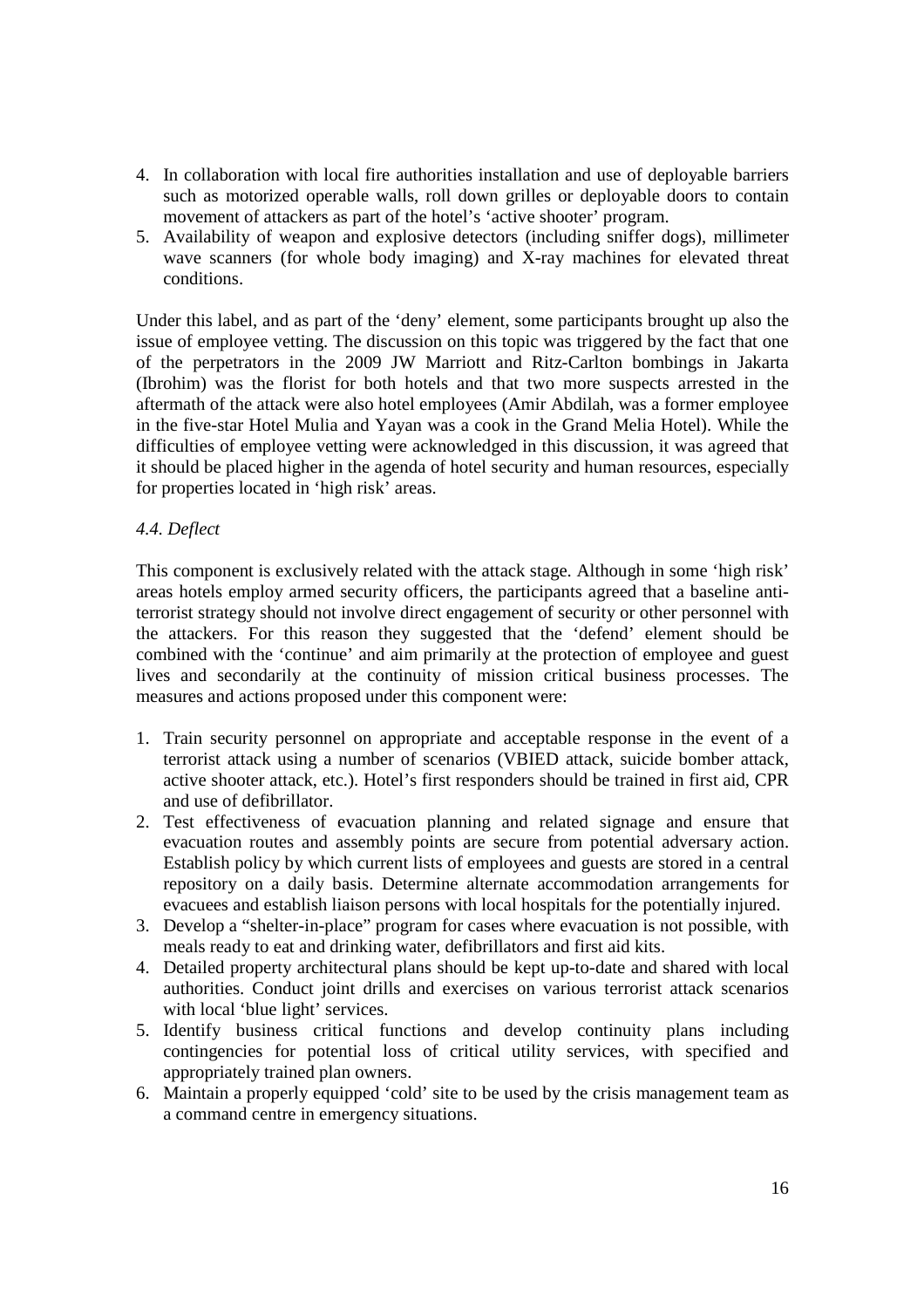The issue of a possible RDD (radiological dispersal device) attack was also discussed in two of the three workshops as a result of the Litvinenko poisoning with polonium-210 at the Millennium Hotel, Grosvenor Square, in 2006. However, the eventuality of such an attack in a hotel was largely dismissed by the participants as it was noted that it would not have the massive impact that a terrorist group would desire. It was also argued that the materials required for a RDD are quite expensive to obtain and difficult to handle. One participant also noted that *"an RDD attack would be far more effective in places of large population concentration, such as a subway station not a hotel – remember the 1995 sarin gas attack in Tokyo by Aum Shinrikyo members?"* Participants therefore agreed that such eventuality should not be considered in a baseline hotel anti-terrorist strategy.

## *4.5 Connect*

The 'connect' component has to do with the creation and maintenance of all those networks, both internal and external to the hotel, necessary for an effective security function. These networks are facilitating the flow of security-related information at all stages of the TAC. Internal communication networks transfer information generated by the property's surveillance and counter-surveillance processes thus enabling detection of terrorist operatives, notification about possible intrusion and infiltration of the property, emergency communication during an attack, etc.

- 1. Develop and keep up-to-date an emergency notification network (call tree) for the crisis management team, other key contact personnel, internal first responders and local emergency response teams. Test regularly emergency communication procedures and protocols.
- 2. Create contingency communication networks (satellite phones, pagers) for the event that primary communication channels (landline and mobile telephony, e-mail) become inoperable.
- 3. Assign responsibility for internal crisis communications to a dedicated person or team and generate 'canned' messages to be disseminated to the workforce at various levels of threat.
- 4. Provide effective and efficient connectivity for surveillance team and other personnel for suspicious incident reporting.

External communication networks refer to connections with the various hotel stakeholders such as guests, corporate accounts, suppliers, media, local and international community and sources of intelligence. As with internal communication, the responsibility for external communication should be assigned to a dedicated spokesperson or team. Different stakeholders will have different information needs. The workshop participants distinguished three types of external communication networks: marketing communication networks, social networks and intelligence networks.

*Marketing communication networks* are the networks used to restore the organization's public and market image and recover business back to normalcy after a crisis situation.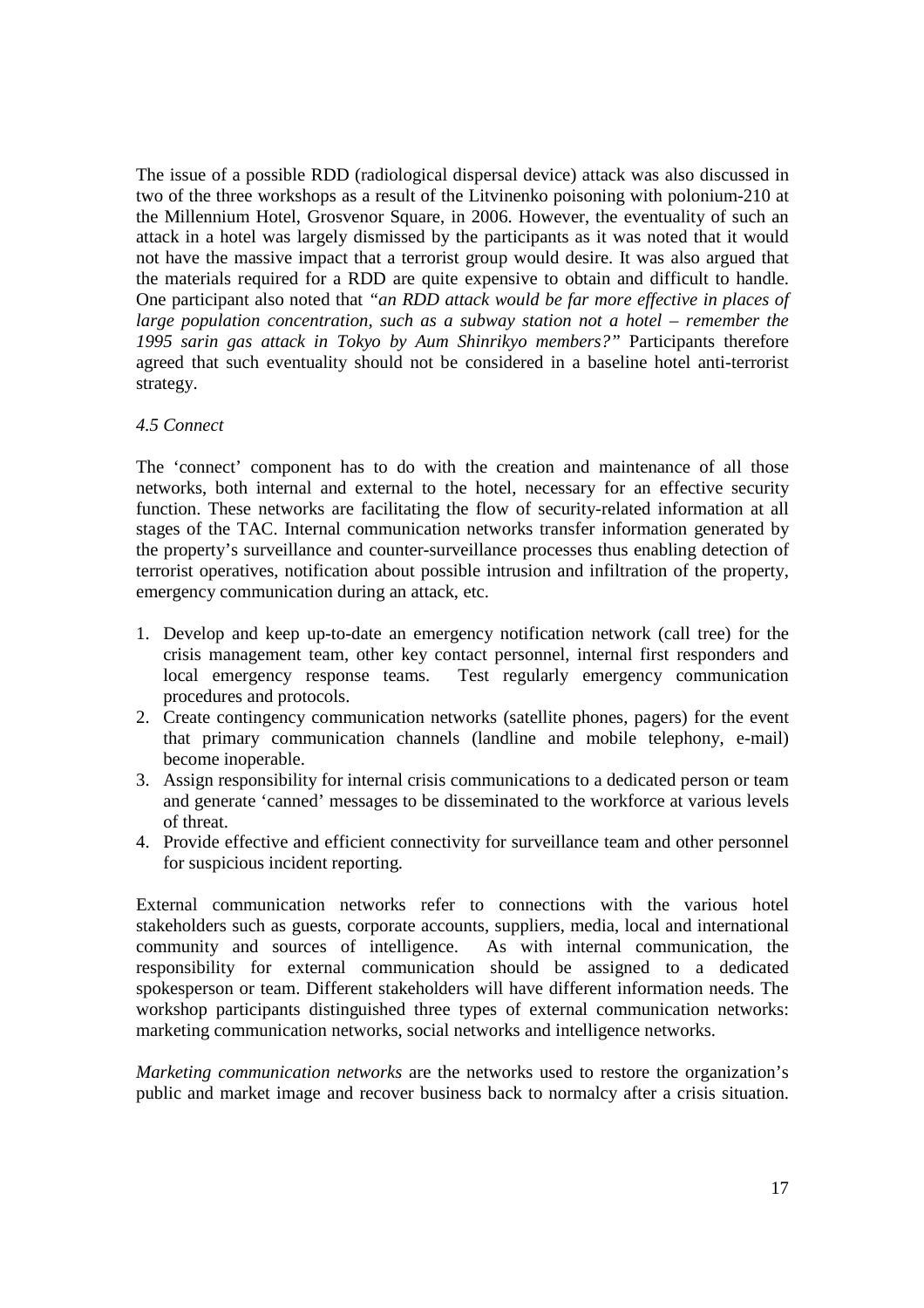Normally these networks are created and maintained by the senior management team, the marketing team and the company's public relations professionals.

*Social networks* are those developed between the organization and members and leaders (political and religious) of the local community as part of its social responsibility program. Depending on the strength of connectivity between the various nodes in these networks, they can also provide important counter-surveillance information back to the hotel. As discussed earlier, a strong relationship with the local community may act as an ideological deterrent on a potential terrorist attack.

*Intelligence networks* are purposefully developed for the collection of information on possible terrorist activity and determination of threat condition levels. Usually these are networks with local law enforcement, intelligence agencies and embassies. However, valuable information can be also collected by the media, and business intelligence providers. The latter can be private (contracted) sources (e.g., Control Risks Group, Hill and Associates, I-Jet Travel Risk Management, Jane's Information Group, Transecur) or private-public partnerships such as the Overseas Security Advisory Council (OSAC) in the US, the Dutch Counterterrorism Alert System and the under development Italian Observatory on National Security Matters.

## *4.6. Reflect*

The final building bloc of the baseline anti-terrorism strategy is the organization's and its security professionals' attitude towards continuous learning, self-evaluation and selfrenewal. The participants showed remarkable consensus in this aspect as they almost unanimously agreed that the security function is dynamic and should continuously change. The actions and measures proposed for this last building block are as follows:

- 1. Reflect on why the particular property can be targeted by a terrorist group (symbolism, clientele, etc.). Consistently conduct vulnerability analysis to identify possible weaknesses that adversaries can exploit in order to successfully attack the property. Test and evaluate counter-surveillance effectiveness, possible ways of infiltration and exfiltration, effectiveness of protective physical, technological and operational counter-measures.
- 2. Develop an organization-wide security awareness culture where everyone is engaged in the protection and welfare of guests and workforce.
- 3. Create a security knowledge repository where new learning on terrorist activities, modes of operation and tactics as well as industry lessons from both failures and best practice will be stored.
- 4. New knowledge should be used for continuous review and updating of the hotel's security processes and measures as well as for training the people involved with the security function.
- 5. Anticipate possible adversary strategic, operational and tactical changes the property's current security practices may trigger and prepare countermeasures for these changes.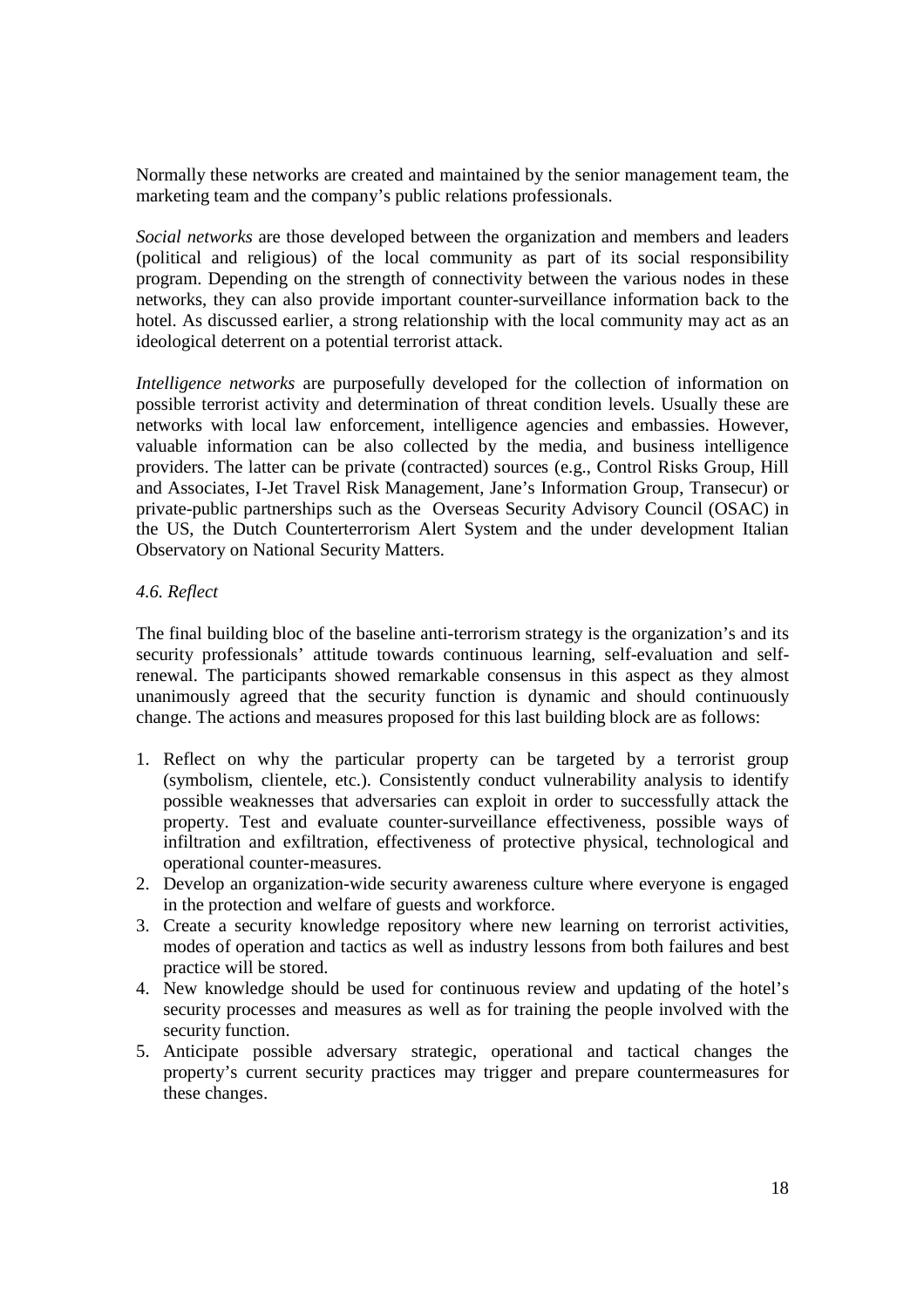In the plenary sessions at the end of the three NGT workshops it became apparent that, although the identified six components of the security function can be used as the building blocks of a hotel's anti-terrorism strategy, the core of this strategy and the aim of every hotel security professional should be the disruption of one or more stages of the TAC. As noted by one participant *"…by the law of compounding probabilities, decreasing the chance of successfully completing one or more of these stages will exponentially decrease the chance of completing the entire attack cycle."* Therefore, the anti-terrorism strategy should always be viewed as inextricably linked with the TAC (Fig. 2).



**Fig. 2 - A Six-Step Model for Anti-Terrorism Strategy in Hotels**

#### **5. Conclusions**

The aim of this study was to develop and propose a baseline anti-terrorism strategy for hotels. Drawing from the generic crisis management literature (Drabek, 1985; Mitroff, 2005) the study showed that there is a need to expand the understanding of the security function from its classic approach of 'detect-deny-respond' (Garcia, 2001) to a model with six building blocks that can become the framework for the development of the strategy in question. Using this framework as a basis, a nominal group of nineteen hotel security professionals identified a series of measures and actions that can formulate a hotel's baseline anti-terrorism strategy with two dimensions: threat-based physical protection of employees, guests and hotel's critical assets (protect – deflect); and intelligence-led security tactics (detect – deject – connect – reflect). This new proposed two-dimensional approach differs from the current security practice because it emphasizes the role of the security function both before and in the aftermath of a terrorist attack and shifts the focus of the strategy from the passive protection of the target to the active disruption of the terrorist attack cycle (TAC). Although this general approach to anti-terrorism strategy is consistent with the generic models of crisis management, the study revealed two additional elements that are vital for the success of the strategy: the role of external networks in detection and recovery; and the need for security professionals to engage in a continuous 'mind-game' with potential adversaries and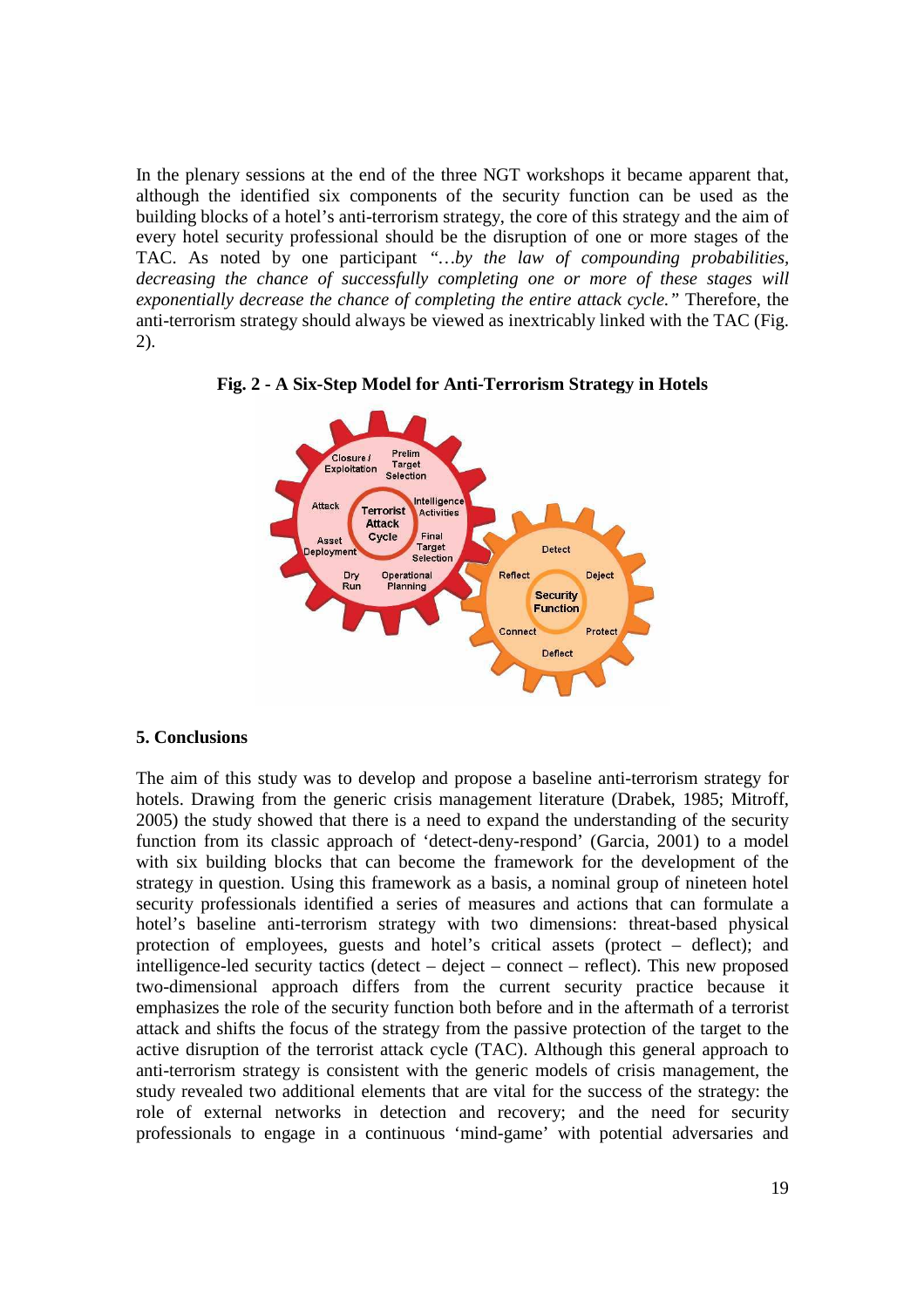implement dynamic anti-terrorism policies and practices which are constantly reviewed and updated, so that they are always 'one step ahead' of them. These two elements add a dimension of dynamism to the extant crisis management models which are often criticized as dominated by 'static' crisis management plans, normally developed and executed by 'authorized' members of the organization without the participation or involvement of external stakeholders (Robert and Lajtha, 2002; Takeda and Helms, 2006).

From a practitioner's perspective, the implementation of a baseline anti-terrorism strategy will be influenced predominantly by the size and the budget of hotels. International hotel groups with multiple brands in their portfolio may opt to protect the higher end of their provision rather than the lower one. However, it should be noted that the terrorist threat is not lower for non-western-flagged, locally-owned hotels with lower profiles (3-star hotels) or guest houses. The 2010 attacks on the Park Residence and Hamid guesthouses in the heart of the most secure areas in Kabul debunked these arguments. Therefore, even smaller hotels will need to deploy some elements of this strategy allocating budgets based on the 'threat-based and intelligence led' principle.

Of course, this study has methodological limitations that need to be taken into consideration when evaluating the findings. The first limitation concerns the format of the NGT, which although quite structured and prescriptive, does not always allow the participants to put forward the reasons for their judgments and opinions. Also, some aspects of the process (such as the composition of the group or the procedure for aggregating votes and ranking) may influence the outcome to varying directions. A second area of concern is the way that the participants' professional backgrounds (e.g., police vs. military; operations vs. intelligence; loss prevention vs. risk management) and organizational cultures affect their views. The final concern is reliability, particularly as far as nominal groups are concerned. The strength of the NGT is that it provides a platform for in-depth discussion; however, this can also be its weakness since it can lead to non-representative and therefore unreliable, judgments.

It would therefore be interesting for future researchers to test these findings not only with a larger and more representative sample of hotel security professionals but also test these findings with hotel owners and operators, general managers, and law enforcement agents. Several other streams of research may be followed, building on the findings of this study in areas that hospitality and tourism scholars have identified as needing more in-depth exploration. In the context of the 'deject' stage of this study, for example, researchers could explore the extent to which the "labeling and framing" of specific anti-terrorism measures and strategies cause a positive or a negative effect on the guests' experience of the hotel. Ritchie, Tung and Ritchie (2011), for example, in their study of tourist experiences argue that most research focuses on the 'facts' of what happens rather than the interpretation that travelers are giving to those 'facts'. In the case of heightened security measures and policies, it would be interesting to explore hotel guests' interpretations of these measures and to identify ways to encourage guests to make sense of them with implications to branding, signage, promotional messaging, etc. Further, Harrington and Ottenbacher (2011), in their review of hospitality research on strategy and uncertainty suggest that studies should look at how strategic relationships between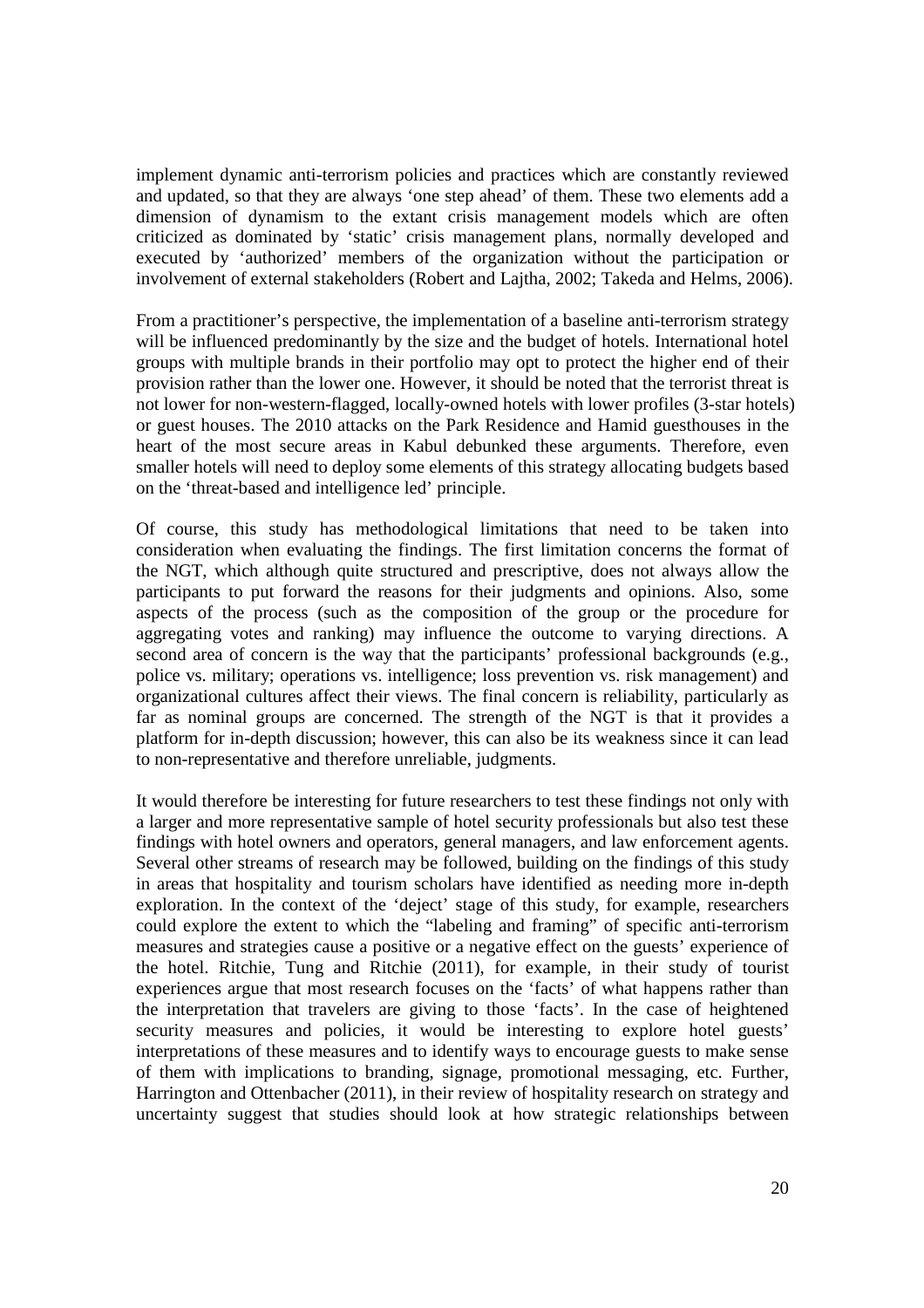hospitality and non-hospitality firms can be used to minimize uncertainty, a research question which could be contextualized within the 'connect' stage of this study, on the ways of creating and effectively operating internal and external intelligence and social and marketing communication networks for hotel security purposes.

### **References**

- Araña, J. E. and León, C.J. (2008). The impact of terrorism on tourism demand, *Annals of Tourism Research,* Vol. 35, No. 2, pp. 299-315.
- Beirman, D. (2002). Marketing of tourism destinations during a prolonged crisis: Israel and the Middle East. *Journal of Vacation Marketing*, Vol. 8, No. 2, pp. 167–176.
- Blake, A. and Sinclair, T. (2003). Tourism crisis management: US response to September 11. *Annals of Tourism Research*, Vol. 30, No. 4, pp. 813–832.
- Broder, J.F. (2006). *Risk Analysis and the Security Survey*. 3rd edition. Oxford,UK: Butterworth-Heinemann.
- Brown, G., and Giles, R. (1994). Resident responses to the social impact of tourism. In A.V. Seaton, C.L. Jenkins, R.C. Wood, P.U.C. Dieke, M.M. Bennett, LR MacLellan and R. Smith (Eds.), *Tourism: A State of the Art,* Chichester: Wiley, pp. 755–764.
- Caplan, G. (1964). *Principles of Preventive Psychiatry*. New York: Basic Books.
- Carlisle, D. (2007). Dhiren Barot: Was he an Al Qaeda mastermind or merely a hapless plotter? *Studies in Conflict and Terrorism*, Vol. 30, No. 12, pp. 1057-1071.
- Carlsen, J.C. and Liburd, J.J. (2008). Developing a research agenda for tourism crisis management, market recovery and communications. *Journal of Travel and Tourism Marketing*. Vol. 23, Nos. 2/3/4, pp. 265-276.
- Clark J. (2008). Formulating strategic marketing direction for a second-tier convention center: the Hickory (North Carolina) Metro Convention Center. *Journal of Convention and Event Tourism*, Vol. 9, No. 2, pp. 148-160.
- Coaffee, J. and Bosher, L. (2008). Integrating counter-terrorist resilience into sustainability. *Proceedings of the Institution of Civil Engineers: Urban Design and Planning* Vol. 1, pp. 75-83.
- Coppola, D.P. (2006). *Introduction to International Disaster Management,* London: Butterworth-Heinemann
- Cozens, P.M, G. Saville and Hillier, D. (2005). Crime prevention through environmental design (CPTED): A review and modern bibliography. *Property Management*, Vol. 23, No. 5, pp. 328-356.
- Danneels, J.J. (2000). Methodology for improving the security of the water infrastructure. *Water Surety Workshop*. Albuquerque, N.M.: Sandia National Laboratories.
- Delbecq, A.L., Van de Ven, A.H. and Gustafson, D.H. (1986). *Group Techniques for Program Planning: A Guide to Nominal Group and Delphi Processes*. Middleton, WI: Green Briar Press.
- Drabek, T.E. (1985). Managing the emergency response, *Public Administration Review*, Vol. 45, Special Issue: Emergency Management: A Challenge for Public Administration, pp. 85-92.

Drake, C.J.M. (1998). *Terrorist's Target Selection*, New York: St. Martin's Press, Inc. Drakos, K., and Kutan, A. M. (2003). Regional effects of terrorism ontourism: Evidence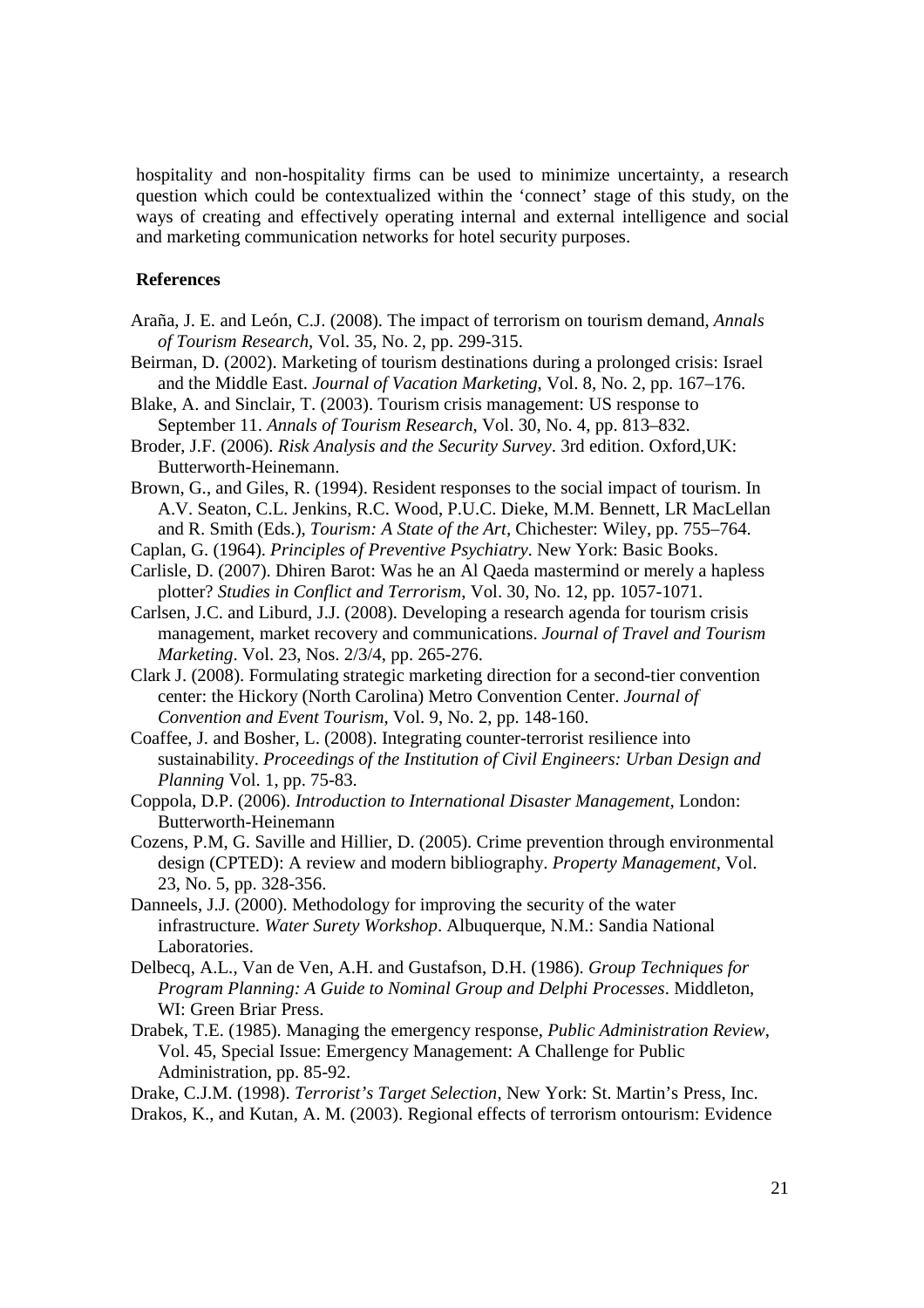from three Mediterranean countries. *Journal of Conflict Resolution*, Vol. 47, No. 5, pp. 621–641

- Easterby-Smith, M., Thorpe, R. and Lowe, A. (2002). *Management Research: An Introduction.* 2nd edition. London: Sage Publications.
- Enders, W. and Sandler, T. (2006). *The Political Economy of Terrorism*. New York: Cambridge University Press.
- English, R. (2009). *Terrorism: How to Respond*, Oxford: Oxford University Press
- Formica, S. and Kothari, T. H. (2008). Strategic destination planning: analyzing the future of tourism. *Journal of Travel Research*, Vol. 46, No. 4, pp. 355-367.
- Fox News (2005) Al Qaeda Addresses Muslim Deaths. FOXNews.com , Thursday 10 November, online: http:// www.foxnews.com/story/0,2933,175235,00.html (accessed 14 March 2011).
- Fussey, P. (2011). An economy of choice? Terrorist decision-making and criminological rational choice theories reconsidered, *Security Journal*, Vol. 24, No.1, pp. 85–99.
- Garcia, M.L. (2001). *The Design and Evaluation of Physical Protection Systems*. Oxford, UK: Butterworth-Heinemann.
- Garcia, M.L. (2006). *Vulnerability Assessment of Physical Protection Systems*. Oxford, UK: Butterworth-Heinemann.
- Gearty, C. (1996). *Terrorism*, Dartmouth, Aldershot: Ashgate Publishing Ltd.
- Goertzel , T. G. ( 2002 ) Terrorist beliefs and terrorist lives . In Stout , C. E. (ed.), *The Psychology of Terrorism: Theoretical Understandings and Perspectives*, Vol. 1 . Westport,  $CT$ : Praeger, pp.  $97 - 111$ .
- Grosskopf, K.R. (2004). *Strategies to devalue, deter, deny and defend (D4) terrorist targets: A study of physical, psychological and operation methods to protect buildings and critical infrastructure.* University of Pittsburgh: Center for National Preparedness.
- Grosskopf, K.R. (2006). Evaluating the societal response to antiterrorism measures. *Journal of Homeland Security and Emergency Management,* Vol. 3, No. 2, pp. 1-9.
- Gupta, D.K., Horgan, J. and Schmid, A.P. (2009), Terrorism and organized crime: a theoretical perspective, in Canter, D. (ed.), *Terrorism and Crime: A Multidisciplinary Perspective*. John Wiley and Sons, London.
- Gurtner, Y.K. (2007). Crisis in Bali: Lessons in tourism recovery. In E. Laws, B. Prideaux and K. Chon (eds) *Crisis management in tourism*, Wallingford, UK: CABI, pp. 81- 97.
- Harrington, R.J. and Ottenbacher, M.C. (2011).Strategic management: An analysis of its representation and focus in recent hospitality research, *International Journal of Contemporary Hospitality Management*, Vol. 23, No. 4, pp. 439 – 462.
- Henderson, J. (2003). Managing the aftermath of terrorism: The Bali bombings, travel advisories and Singapore. *International Journal of Hospitality and Tourism Administration,* Vol. 4, No. 2, pp. 17–32.
- Hennelly, B. (2008). How safe are hotels and other urban spaces? WNCY.Org. Available online: http://www.wnyc.org/news/articles/118764 (accessed June 14, 2011).
- Israeli, A.A. and Reichel, A. (2003). Hospitality crisis management practices: The Israeli case. *International Journal of Hospitality Management,* Vol. 22, No. 4, pp. 353-372.
- La Guardia, A. (2006). Target any white person: the chilling guidelines for Bali suicide bombers, *The Daily Telegraph*, Tuesday 4 July. Available online: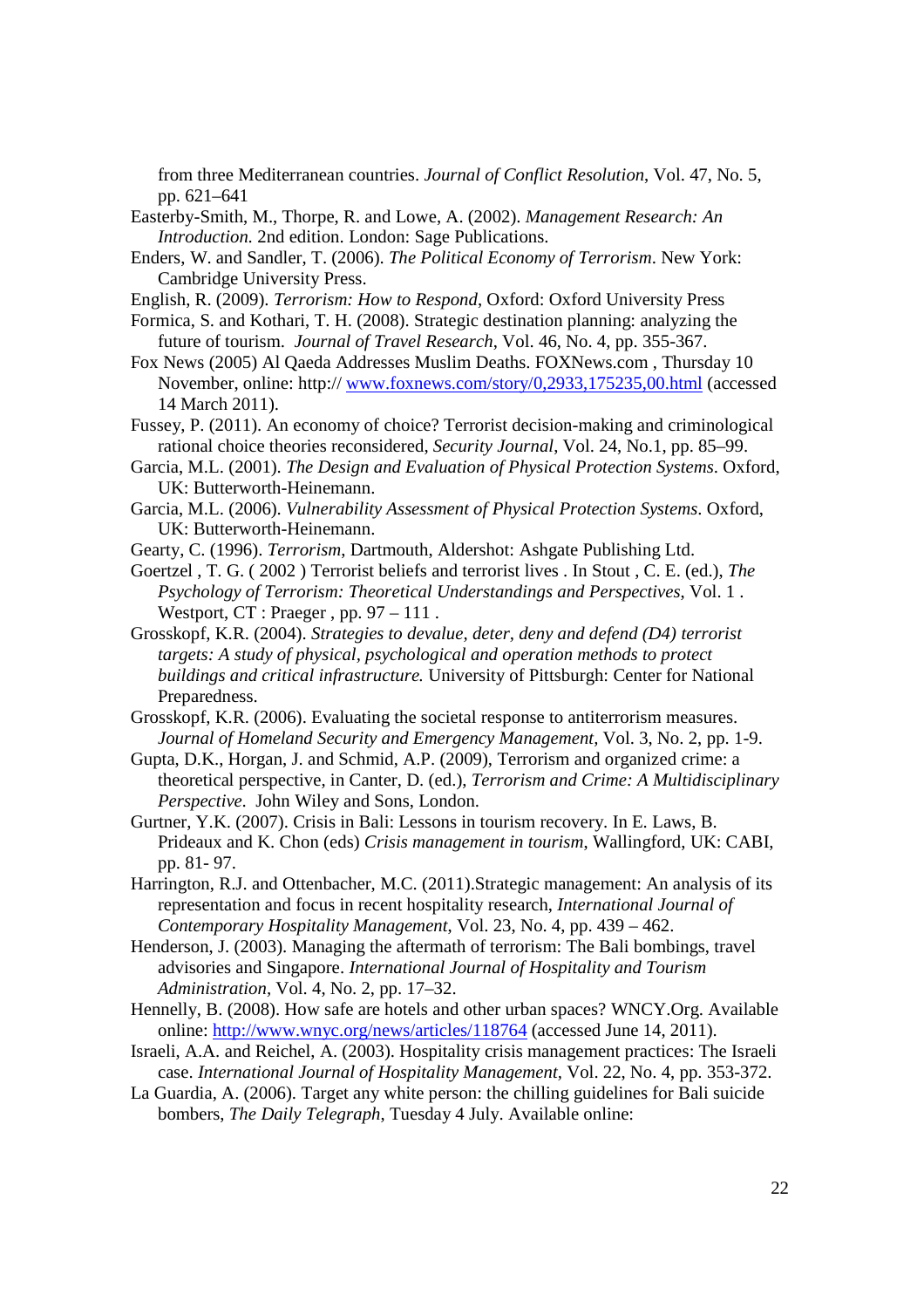http://www.telegraph.co.uk/news/worldnews/asia/indonesia/1523064/Targetanywhite-person-the-chilling-guidelines-for-Bali-suicide-bombers.html (accessed June 14, 2011).

- Lockyer, T. (2005). Understanding the dynamics of the hotel accommodation purchase decision. *International Journal of Contemporary Hospitality Management*. Vol. 17, No. 6, pp. 481-492.
- Martin, G. (2009). *Understanding Terrorism: Challenges, Perspectives and Issues*. Sage Publishing, Thousand Oaks, CA.
- McCormick, G.H. (2003). Terrorist decision making, *Annual Review of Political Science*, Vol. 6, No.3 (June), pp. 473-507.
- McLoughlin, D. (1985). A framework for integrated emergency management, *Public Administration Review,* Vol. 45, No. 1, pp. 165-172.
- Mitroff, I.I. (1988). Crisis management: cutting through the confusion. *Sloan Management Review.* Winter, pp 15-20
- Mitroff, I.I. (2004). *Crisis Leadership: Planning for the Unthinkable*. John Wiley and Sons, Inc.
- Mitroff, I.I. (2005). *Why Some Companies Emerge Stronger and Better from a Crisis: 7 Essential Lessons for Surviving Disaster*, New York: AMACOM.
- Morral, A.R. and Jackson, B.A. (2009). *Understanding the Role of Deterrence in Counterterrorism Security.* Santa Monica, CA: RAND Corporation.
- NCTC (2007). *Implementing recommendations of the 9/11 Commission Act of 2007*. Washington, DC: National Counterterrorism Center. Available online: http://www.nctc.gov/docs/ir-of-the-9-11-comm-act-of-2007.pdf (accessed December 22, 2010).
- O'Connor, N, Stafford, M.R. and Gallagher, G. (2008). The impact of global terrorism on Ireland's tourism industry: an industry perspective, *Tourism and Hospitality Research,* Vol. 8 No. 4, pp. 351-363
- Olsen, M.D. (1995). Issues driving change in the hospitality industry. Paper presented at the Caribbean Hotel Industry Conference, Caribbean Hotel Association. San Juan, Puerto Rico.
- Paraskevas, A. (2008). Towards safer special events: A structured approach to counter the terrorism threat. In J. Ali-Knight, M. Robertson and A. Fyall (eds.) *International perspectives on festivals and events* (Advances in Tourism Research Series), London, UK: Elsevier, pp. 279-293.
- Paraskevas, A. and Arendell, B. (2007). A strategic framework for terrorism prevention and mitigation in tourism destinations. *Tourism Management*, Vol. 28, No. 6, pp. 1560-1573.
- Paraskevas, A. and Saunders, M.N.K (2012). Beyond Consensus: An Alternative use of Delphi Enquiry in Hospitality Research. *International Journal of Contemporary Hospitality Management*, Vol. 24, No. 6, pp. 907-924
- Pearson, C.M. and Clair, J.A. (1998), Reframing crisis management, *Academy of Management Review*, Vol. 23, No. 1, pp. 59-76
- Pearson, C.M. and Mitroff, I.I. (1993). From crisis prone to crisis prepared: a framework for crisis management. *Academy of Management Executive*, Vol. 7 No. 1, pp. 48-59.
- Perry, R.W. (1985). *Comprehensive Emergency Management: Evacuating Threatened Populations*. Greenwich, CT: JAI Press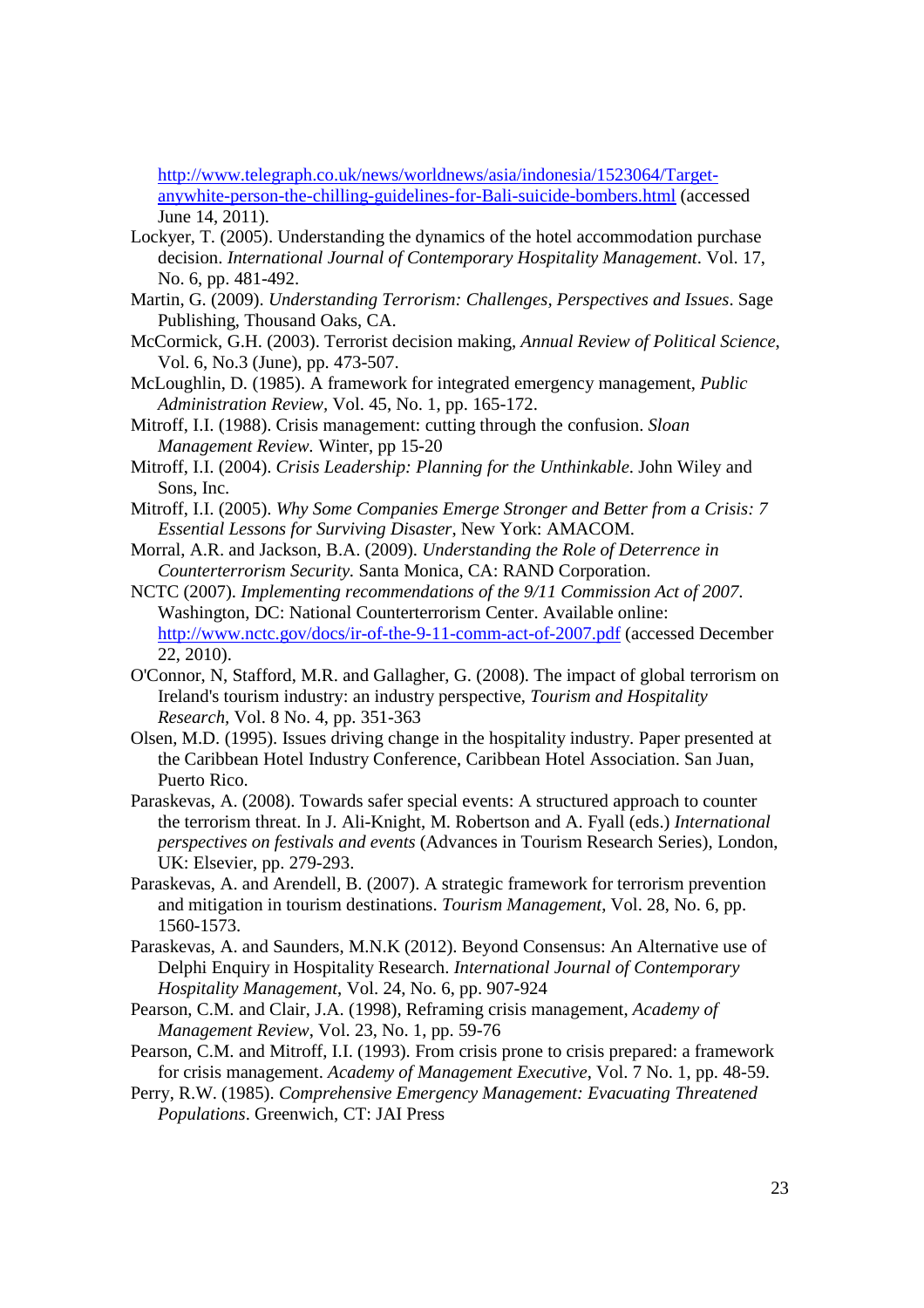- Pizam, A. (2010). Hotels as tempting targets for terrorism attacks. *International Journal of Hospitality Management*, Vol. 29, No. 1, p. 1.
- Pizam, A., and Smith, G. (2000). Tourism and terrorism: A quantitative analysis of major terrorist acts and their impact on tourism destinations. *Tourism Economics*, Vol. 6, No. 2, pp. 123–138.
- Pratt, G. (2002). Terrorism and tourism: Bahamas and Jamaica fight back. *International Journal of Contemporary Hospitality Management*, Vol. 15, No. 3, pp. 192-194.
- Radlauer, D. (2006). Rational choice deterrence and Israeli counter-terrorism. In: S. Mehrotra, D. Zeng, H. Chen, B. Thuraisingham and F.Y. Wang (eds.) Intelligence and Security Informatics, Proceedings of the *IEEE International Conference on Intelligence and Security Informatics,* San Diego, CA, May 23-24, Berlin, DE: Springer Verlag, pp. 609-614.
- Richter, L. K., and Waugh, W. L. (1986). Tourism politics and political science: A case of not so benign neglect. *Annals of Tourism Research*, Vol. 10, No. 3, pp. 313–315.
- Ritchie J.R.B., Tung V.W-S and Ritchie, R.J.B. (2011). Tourism experience management research: Emergence, evolution and future directions, *International Journal of Contemporary Hospitality Management*, Vol. 23, No. 4, pp. 419 – 438.
- Rittichainuwat, B.N. and Chakraborty, G. (2009) Perceived travel risks regarding terrorism and disease: The case of Thailand, *Tourism Management*, Vol. 30, No. 3, pp. 410-418
- Robert, B., and Lajtha, C. (2002). A New Approach to Crisis Management. *Journal of Contingencies and Crisis Management,* Vol. 10, No. 4, pp. 181-191.
- Ruby, C.L. (2002), The definition of terrorism, *Analyses of Social Issues and Public Policy*, Vol. 2, No.1, pp. 9-14.
- Schmid, A.P. and Jongman, A.J. (1988), *Political Terrorism: A New Guide to Actors, Authors, Concepts, Data Bases, Theories, and Literature*, Transaction Books, New Brunswick, NJ.
- Schweitzer, J.A. (1987). *Computer, Business and Security*. Oxford, UK: Butterworth-Heinemann
- Sheaffer, Z. and Mano-Negrin, R. (2003). Executives' orientations as indicators of crisis management policies and practices, *Journal of Management Studies*, Vol. 40, No. 2, pp. 573–606.
- Shrivastava P. and Mitroff, I. I. (1987). Strategic management of corporate crisis. *Columbia Journal of World Business*, Vol. 22, No. 1, pp. 5–11.
- Sönmez, S. F., Apostolopoulos, Y., and Tarlow, P. (1999). Tourism in crisis: Managing the effects of terrorism. *Journal of Travel Research*, Vol. 38, No. 1, pp. 13–18.
- SPRING Singapore (2009). SS545: 2009 (ICS 03.080.30; 13.310) Singapore standard for hotel security. Available online: http://www.singaporestandardseshop.sg/data/ECopyFileStore/090813090414Preview %20-%20SS%20545-2009.pdf (accessed September 23, 2009).
- Stafford, G., Yu, L. and Armoo, A.K. (2002). Crisis management and recovery: How Washington, D.C. hotels responded to terrorism. *Cornell Hotel and Restaurant Administration Quarterly*, Vol. 43, No. 5, pp. 27-40.
- Stelter, L. (2009). Rating hotels based on security? Security Director News. Available online: http://www.securitydirectornews.com/?p=article&id=sd200909sNPNr (accessed December 12, 2009).